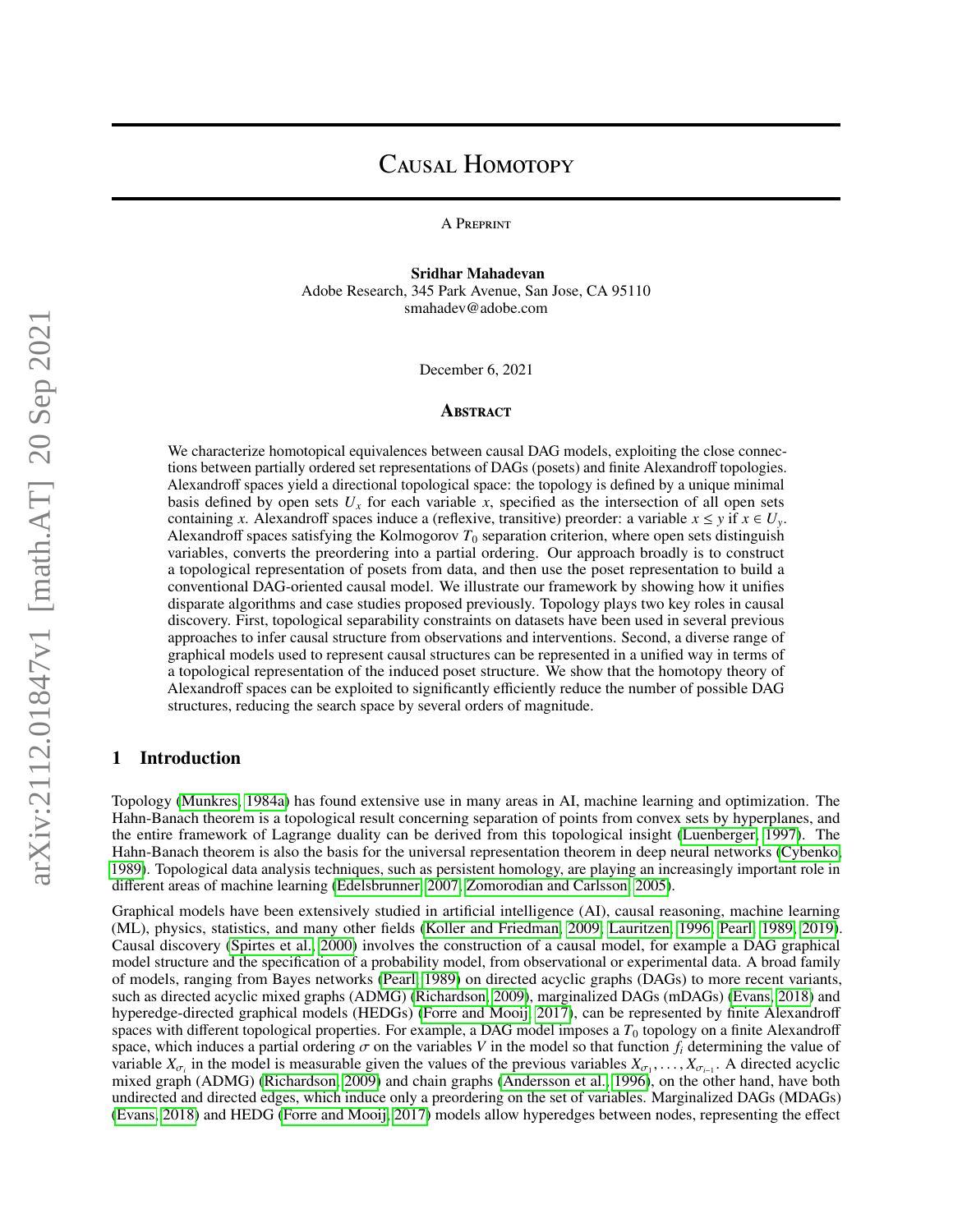of latent variables. These can be represented using topological constructions, such as non-Hausdorff cones C(*X*) or non-Hausdorff suspensions S(*X*) [\(Barmak, 2011\)](#page-15-14).

We propose a novel topological framework for causal inference, building an initial topological representation of a partially ordered set (poset) from data, prior to building a probabilistic graphical model from the poset (see Figure [1\)](#page-4-0). To that end, we represent posets using the algebraic topology of finite Alexandroff spaces [\(Alexandro](#page-15-15)ff, [1956;](#page-15-16) [Barmak,](#page-15-14) [2011;](#page-15-14) [May\)](#page-15-17). Representing posets as topological spaces confers many computational advantages, such as the ability to combine multiple posets into a joint poset, and to use algebraic homotopy theory [\(Barmak, 2011;](#page-15-14) [May\)](#page-15-17) of finite topological spaces to significantly reduce the search space of possible structures. We show how a wide variety of graphical models, from chain graphs [\(Lauritzen and Richardson, 2002\)](#page-15-18) to DAGs [\(Pearl, 1989\)](#page-15-7), can be topologically represented as posets in a finite Alexandroff space. We illustrate our approach using a real-world dataset of pancreatic cancer [\(Beerenwinkel and Sullivant, 2009;](#page-15-19) [Diaz-Uriarte, 2017\)](#page-15-20). Our primary goal is to illustrate how algebraic topology provides some powerful tools to design more scalable algorithms for structure discovery, which otherwise presents an intractable combinatorial search space. We also relate our approach to previous studies of causal discovery showing how to classify them using the concept of *intervention topology* [\(Pearl, 2009;](#page-15-21) [Spirtes et al., 2000;](#page-15-9) [Eberhardt, 2008;](#page-15-22) [Hauser and Bühlmann, 2012a;](#page-16-0) [Kocaoglu et al., 2017;](#page-16-1) [Mao-cheng, 1984;](#page-16-2) [Tadepalli and Russell, 2021\)](#page-16-3). [\(Bernstein et al.,](#page-16-4) [2020\)](#page-16-4) develop a greedy poset-based algorithm for learning DAG models, but do not exploit poset topological properties.

Our approach builds on a key technical innovation of using a topological representation of partially ordered sets, in between the original datasets and the final probabilistic or statistical graphical model. The principal reasons for explicitly modeling posets as topological spaces is that it allows us to exploit the rich algebraic theory of finite spaces [\(Barmak, 2011;](#page-15-14) [May;](#page-15-17) [McCord, 1966;](#page-16-5) [Stong, 1966\)](#page-16-6) to our computational advantage. For example, in modeling cancer disease progression, in addition to obtaining crucial timing information about mutations from clinical datasets on tumors and their associated genotypes, we can also exploit the disease pathways [\(Jones et al., 2008\)](#page-16-7) that are known from medical research. Each source of information results in a different poset, which can be combined together using the algebraic topology theory of finite spaces. In addition, algebraic topology gives powerful tools for reducing the combinatorial search space of possible structures. We characterize homeomorphic equivalences among minimal poset models, and show homotopical equivalences sharply reduce the number of structures that need to be examined during structure discovery. In the case of pancreatic cancer, for example, we can reduce the search space of possible structures by three orders of magnitude.

The topology of posets of graphical models based on the algebraic topology of finite Alexandroff spaces [\(Alexandro](#page-15-15)ff, [1956\)](#page-15-16). We show how a wide variety of graphical models, from chain graphs [\(Lauritzen and Richardson, 2002\)](#page-15-18) to DAGs [\(Pearl, 1989\)](#page-15-7), can be topologically embedded in a finite Alexandroff space. For a DAG  $G$ , simply compute the unique transitive closure graph  $G_{tc}$ , and define the open sets of the induced topological model ( $M$ ,  $\leq$ ) by defining the open sets  $U_x \subset \mathcal{T}$  as the ancestors of a node *x* (including itself) in  $\mathcal{G}_{tc}$ . To revert from a topological model  $\mathcal{M} = (X, \mathcal{T})$  to its DAG representation, form the Hasse diagram of the partial order defined by  $x \le y$  if  $x \in U_y$ . We present a novel algorithmic paradigm for structure discovery as iterating between searching among topologically distinct structures and causally faithful structures. We show how this paradigm can be used to characterize many previous studies of causal discovery in terms of the concept of *intervention topology*, collections of subsets intervened on to determine directionality [\(Pearl, 2009;](#page-15-21) [Spirtes et al., 2000;](#page-15-9) [Eberhardt, 2008;](#page-15-22) [Hauser and Bühlmann, 2012a;](#page-16-0) [Kocaoglu et al., 2017;](#page-16-1) [Mao-cheng, 1984;](#page-16-2) [Tadepalli and Russell, 2021\)](#page-16-3). This connection immediately suggests topological generalizations of these previous algorithms.

# <span id="page-1-0"></span>2 Representing Causal DAGs as Finite Topological Spaces

We begin with brief review of basic point-set topology, and then give a succinct characterization of finite space topologies. Topology [\(Munkres, 1984a\)](#page-15-0) characterizes the abstract properties of arbitrary spaces that are equivalent under smooth deformations, usually represented as continuous invertible mappings called homeomorphisms. Formally, a general topological space  $(X, \mathcal{U})$  is characterized by a base space *X*, along with a collection of "open" sets  $O_i \subseteq \mathcal{U}$ closed under arbitrary union and *finite* intersection. Note the asymmetry in these restrictions. For example, if we define  $X = \mathbb{R}$  to be the real line, and consider the open sets  $O_i = (-\frac{1}{i}, \infty)$  $\frac{1}{i}$  to be the open intervals around 0 for  $i = 1, \dots \infty$ , then  $\bigcap_{i=1}^{\infty}(-\frac{1}{i},$  $\frac{1}{i}$ ) = {0}, which is not an open set!

Alexandroff [\(Alexandro](#page-15-15)ff, [1956\)](#page-15-16) pioneered the study of the subclass of topological spaces that are closed under both arbitrary union and intersection. While our framework can be potentially be extended to the non-finite case, for simplicity, we will restrict our presentation in this paper to the case of finite Alexandroff spaces [\(Barmak, 2011;](#page-15-14) [May;](#page-15-17) [McCord, 1966;](#page-16-5) [Stong, 1966\)](#page-16-6). It is obvious to note that finite topological spaces  $(X, \mathcal{U})$  are trivially closed under arbitrary unions and intersections, because there are only a finite number of open sets  $O \in \mathcal{U}$ . However, what turns out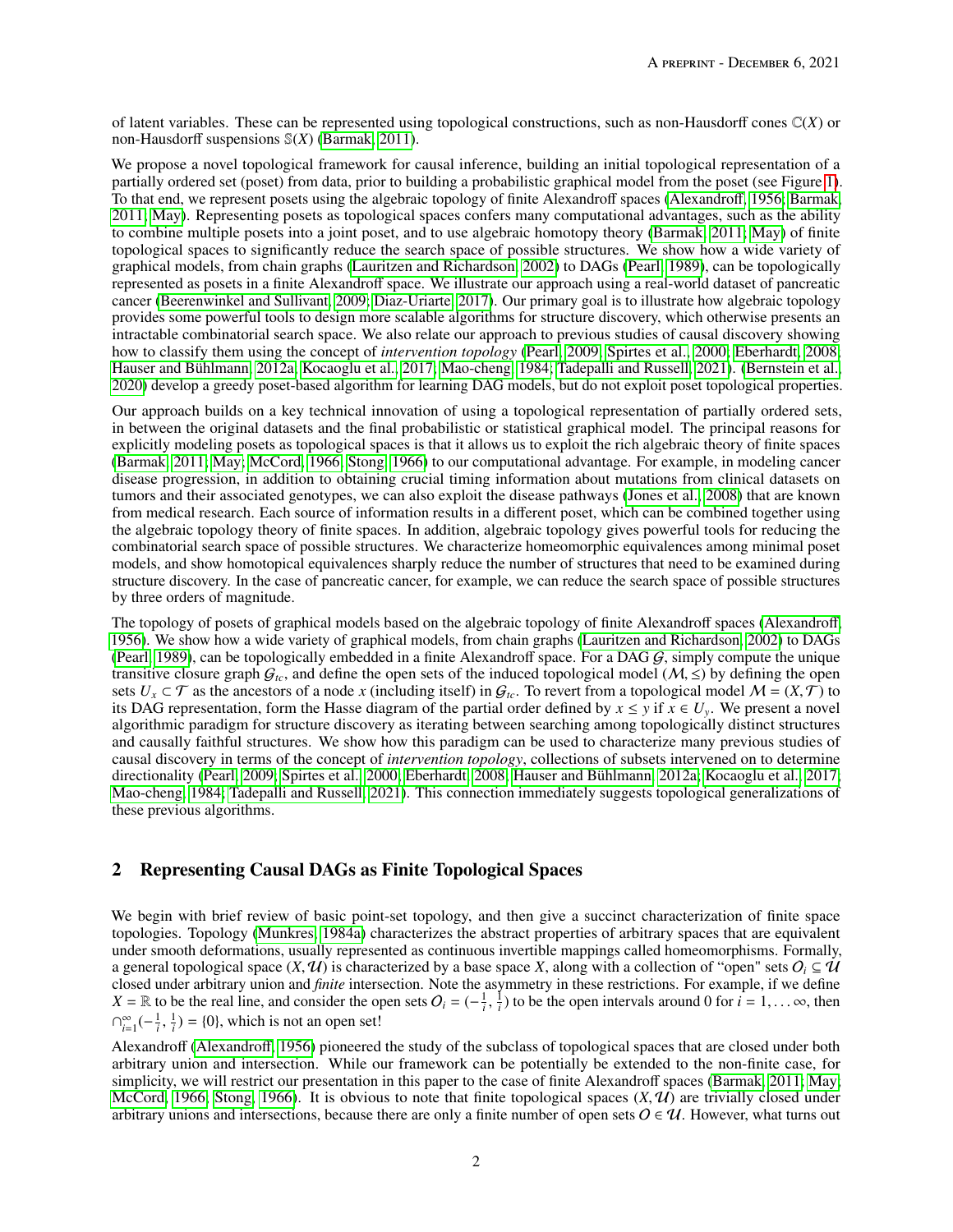to be surprising is that the particular construction used by Alexandroff in defining open sets applies even in the finite case, and results in spaces with surprising topological richness, even though they are finite.

Definition 1. *A finite Alexandro*ff *topological space (or simply, finite space, in the remainder of the paper)* (*X*, <sup>U</sup>) *is a finite set X and a collection* U *of "open" sets, namely subsets of X, such that (i)* ∅ *(the empty set) and X are in* U *(ii) Any union of sets in* U *is in* U *(iii) Any intersection of subsets in* U *is in* U *as well.*

We will often refer to a finite space simply by its elements *X*, where the topology is left implicit, unless its character is important, when we will clarify it. The most common topologies on *X* will be the *discrete* topology, where the collection of open sets  $U$  is just the powerset  $2^X$ , and the *trivial* topology  $U = \{\emptyset, X\}$ .

The major contribution of this paper is the use of a specific topological representation of partially ordered sets based on Alexandroff spaces [\(Alexandro](#page-15-15)ff, [1956\)](#page-15-16), who showed that finite topological spaces naturally defined preordered and partially ordered sets. Two classic papers by McCord [\(McCord, 1966\)](#page-16-5) and Stong [\(Stong, 1966\)](#page-16-6) laid the foundations for much of the subsequent study of finite topological spaces. Detailed proofs of all the main theorems on finite topological spaces in this paper can be found in [\(Barmak, 2011;](#page-15-14) [May;](#page-15-17) [McCord, 1966;](#page-16-5) [Stong, 1966\)](#page-16-6).

Remarkably, a key idea that is implicit in many causal discovery algorithms is the topological notion of *separability* [\(Beerenwinkel et al., 2007;](#page-16-8) [Kocaoglu et al., 2017;](#page-16-1) [Acharya et al., 2018\)](#page-16-9), which intimately relates to the topology of the finite space. In order to construct a poset model from data, [\(Beerenwinkel et al., 2007\)](#page-16-8) assume that the dataset  $u : G \to \mathbb{N}$  specifies the number of observations of each genotype g. For example, Table [5](#page-13-0) specifies the number of tumors that contain a specific set of gene mutations g. The *support*  $S(u)$  is the non-zero coordinates of *u*, namely the genotypes that occur in the data. A crucial assumption here is that the dataset *u separates the events e* and *f* if there exists some genotype  $g \in S(u)$  such that  $g \cap \{e, f\} \neq \emptyset$ . Viewed more abstractly, this notion of separability implies that the underlying space has the  $T_0$  Kolmogorov topology. [\(Kocaoglu et al., 2017\)](#page-16-1) assume a separating set, which is essentially a restricted type of finite topological space.

**Definition 2.** The neighborhood of an element *x* in a finite space *X* is a subset  $V \subset X$  such that  $x \in U$  for some open *set*  $U$  ⊂  $V$ .

- *X* is a Kolmogorov (or  $T_0$ ) finite space *X* if each pair of points  $x, y \in X$  is distinguishable in the space, namely *for each*  $x, y \in X$ , there is an open set  $U \in \mathcal{U}$  such that  $x \in U$  and  $y \notin U$ . Alternatively, if  $x \in U$  if and only if  $y \in U$ ,  $\forall U \in \mathcal{U}$  *implies that*  $x = y$ .
- *X* is a  $T_1$  *finite space if element*  $x \in X$  *defines a closed set*  $\{x\}$ *.*
- *X is a T<sub>2</sub> finite space or a* Hausdorff *space if any two points have distinct neighborhoods.*

It turns out that  $T_1$  finite spaces are not interesting since the only topology defined on them is the discrete (powerset) topology. The most interesting finite spaces are those equipped with the  $T_0$  topology.

**Lemma 1.** *[\(May\)](#page-15-17) If X is a T<sub>2</sub> <i>space, then it is a T<sub>1</sub> <i>space. If X is a T<sub>1</sub> <i>space, then it is a T<sub>0</sub> <i>space.* 

The key concept that gives finite (Alexandroff) spaces its power is the definition of the minimal open basis. First, we introduce the concept of a basis in a topological space.

Definition 3. *A* basis *for the topological space X is a collection* B *of subsets of X such that*

- *For each*  $x \in X$ *, there is at least one*  $B \in \mathcal{B}$  *such that*  $x \in B$ *.*
- *If*  $x \in B' \cap B$ ", where  $B, B'' \in B$ , then there is at least one  $B \in B$  such that  $x \in B \subset B' \cap B$ ".

The topology U generated by the basis B is the set of subsets U such that for every  $x \in U$ , there is a  $B \in \mathcal{B}$  such that  $x \in B \subset U$ . In other words,  $U \in U$  if and only if *U* can be generated by taking unions of the sets in the basis *B*. Now, we turn to giving the most important definition in Alexandroff spaces, namely the *unique minimal basis*.

**Lemma 2.** *[\(May\)](#page-15-17)* Let *X* be a finite Alexandroff space. For each  $x \in X$ , define the open set  $U_x$  to be the intersection of all open sets that contain x. Define the relationship  $\leq$  on X by  $x \leq y$  if  $x \in U_y$ , or equivalently,  $U_x \subset U_y$  (where  $x < y$  if *the inclusion is strict). The open sets*  $U_x$  *constitute a* **unique minimal basis**  $B$  *for*  $X$  *in that if*  $C$  *is another basis for*  $X$ *, then*  $B \subset C$ *. Alternatively, define the closed sets*  $F_x = \{y \mid y \ge x\}$ *, which provide an equivalent characterization of finite Alexandro*ff *spaces.*[1](#page-2-0)

Note that the relation  $\leq$  defined above is a *preorder* because it is reflexive (clearly,  $x \in U_x$ ) and transitive (if  $x \in U_y$ , and  $y \in U_z$ , then  $x \in U_z$ ). However, in the special case where the finite space *X* has a  $T_0$  topology, then the relation  $\leq$ 

<span id="page-2-0"></span><sup>&</sup>lt;sup>1</sup>The minimal basic closed sets in a  $T_0$  finite Alexandroff space correspond to the *ancestral sets* in a DAG graphical model.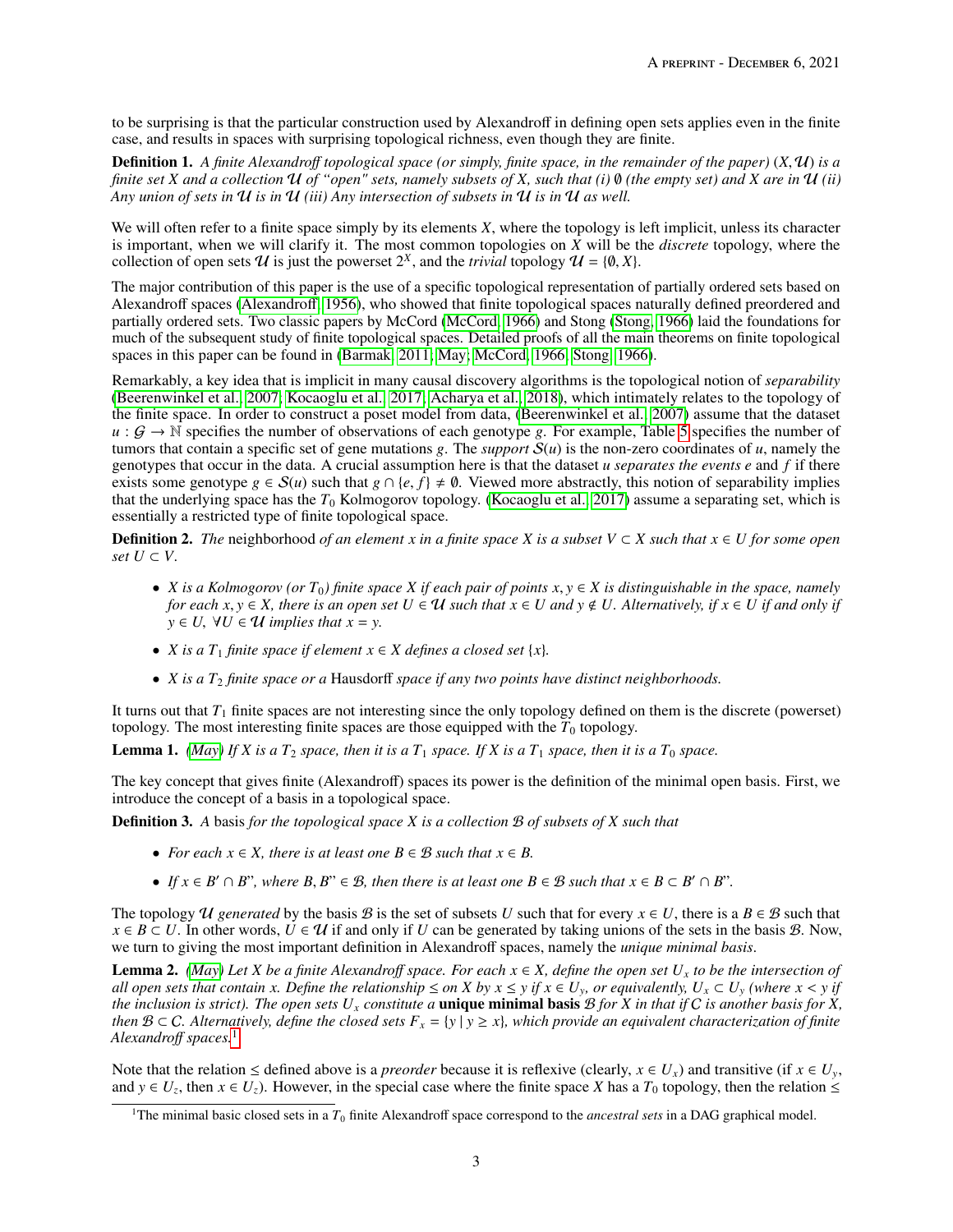becomes a partial ordering. This gives a topological way to model DAG models, which will play a crucial role in our framework.

**Lemma 3.** A function  $f: X \to Y$  from one finite space to another is continuous if and only if  $f^{-1}(U)$  is open in X if U *is open in Y.*

**Lemma 4.** If X is a  $T_2$  *space, then it is a*  $T_1$  *space. If X is a*  $T_1$  *space, then it is a*  $T_0$  *space.* 

**Lemma 5.** A function  $f: X \to Y$  between two finite spaces is continuous if and only if it is order-preserving, meaning *if*  $x \le x'$  *for*  $x, x' \in X$ *, this implies*  $f(x) \le f(x')$ .

Lemma 6. *Let <sup>x</sup>*, *<sup>y</sup> be two comparable points in a finite space X. Then, there exists a path from <sup>x</sup> to <sup>y</sup> in X, that is, a continuous map*  $\alpha$  : (0, 1)  $\rightarrow$  *X such that*  $\alpha$ (0) = *x and*  $\alpha$ (1) = *y*.

Theorem 1. *If X is a finite topological space containing a point y such that the only open (or closed) subset of X containing y is X itself, then X is contractible. In particular, the non-Hausdor*ff *cone* C(*X*) *is contractible for any X.*

**Proof:** Let  $Y = \{*\}$  denote the space with a single element, \*. Define the retraction mapping  $r : X \to *$  by  $r(x) = *$ for all  $x \in X$ , and define the *inclusion* mapping  $i : Y \to X$  by  $i(*) = y$ . Clearly,  $r \circ i = id_Y$ . Define the homotopy  $h: X \to I \to X$  by  $h(x, t) = x$  if  $t < 1$ , and  $h(x, 1) = y$ . Then, h is continuous, because for any open set U in X, if  $y \in U$ , then clearly  $U = X$  (as  $X$  is the only open set containing *y*), and hence  $h^{-1}(U) = X \times I$ , which is open. If on the other hand,  $y \notin U$ , then  $h^{-1}(U) = U \times [0, 1)$ . It follows that *h* is a homotopy  $h \cong id_X = i \circ r$ .

Lemma 7. *If X is an finite Alexandro*ff *space, then U<sup>x</sup> is contractible. In particular, if X has a unique maximal point or unique minimal point, then X is contractible.*

## 2.1 Open sets induced by Causal DAGs

We use a motivational example of causal discovery for treatment of patients for the COVID pandemic using vaccines [\(Greinacher et al., 2021;](#page-16-10) [Schultz et al., 2021\)](#page-16-11). In the COVID vaccination causal discovery problem, we are given a finite set of 5 variables  $X = \{AZV, PF4, H, BC, VITT\}$ , defined as follows:

- AZV: This variable represents the adminstration of the AstraZeneca vaccine.
- PF4: A number of patients suffering from vaccine-induced abnormal blood clotting tested positive for heparin-induced platelet factor 4 (PF4).
- Gender: Many of the patients who exhibited adverse effects to the Covid vaccine were disproportionately women, so gender may be a causal factor.

HIT: Heparin is a blood thinner used to prevent blood clots. Triggered by the immune system in response to heparin, HIT causes a low platelet count (thrombocytopenia).

• VITT: This variable denotes whether patients suffered from this rare vaccine-related variant of spontaneous heparin-induced thrombocytopenia that the authors of these studies referred to as vaccine-induced immune thrombotic thrombocytopenia.

Figure [1](#page-4-0) illustrates a simple causal model for the COVID problem, represented both conventionally as a DAG, as well as two alternative representations of a finite topological space  $(X, \mathcal{T})$ , where *X* is represented by the two variables shown, and  $\mathcal T$  is a either a set of open sets, defined as the descendants of a node (including itself), or a set of closed sets comprised of the ancestors of a node (including itself). In the open set parameterization, there is an arrow from node *x* to node *y* whenever  $x \in O_y$ , that is, when the node *x* is in the open set corresponding to node *y*.

Figure [2](#page-4-1) shows how latent variables are typically modeled in causal reasoning using acyclic mixed directed graphs (ADMGs), where the latent variable is represented by a dashed undirected edge connecting the two observable variables. Such latent variables can be captured in our finite space topological framework by the use of the non-Hausdorff cone construction, which is one of several ways of connecting two topological spaces. Recall the non-Hausdorff cone merging of topological space *X* with {\*} yields the new space  $\mathbb{C}(X)$ , whose open sets are now  $O_{\mathbb{C}(X)} = O_X \cup \{X \cup \{*\}\}.$ 

To take a real-world example, recently two studies were published in the New England Journal of Medicine that described patients in Austria, Germany and Norway who developed an unexpected blood clotting disorder in reaction to their first dose of the AstraZeneca/Oxford COVID-19 vaccine [\(Greinacher et al., 2021;](#page-16-10) [Schultz et al., 2021\)](#page-16-11). Understanding causal pathways in such problems requires modeling the effects of tens of thousands of discrete and continuous variables, from the administration of the vaccine, heparin-induced platelet factors like PF4, thromocytopenia (blood clots) and its various causes, and the entire previous medical history of the patient. Clinicians have to juggle through all these factors in describing a potential treatment (e.g., should heparin be given to a patient?).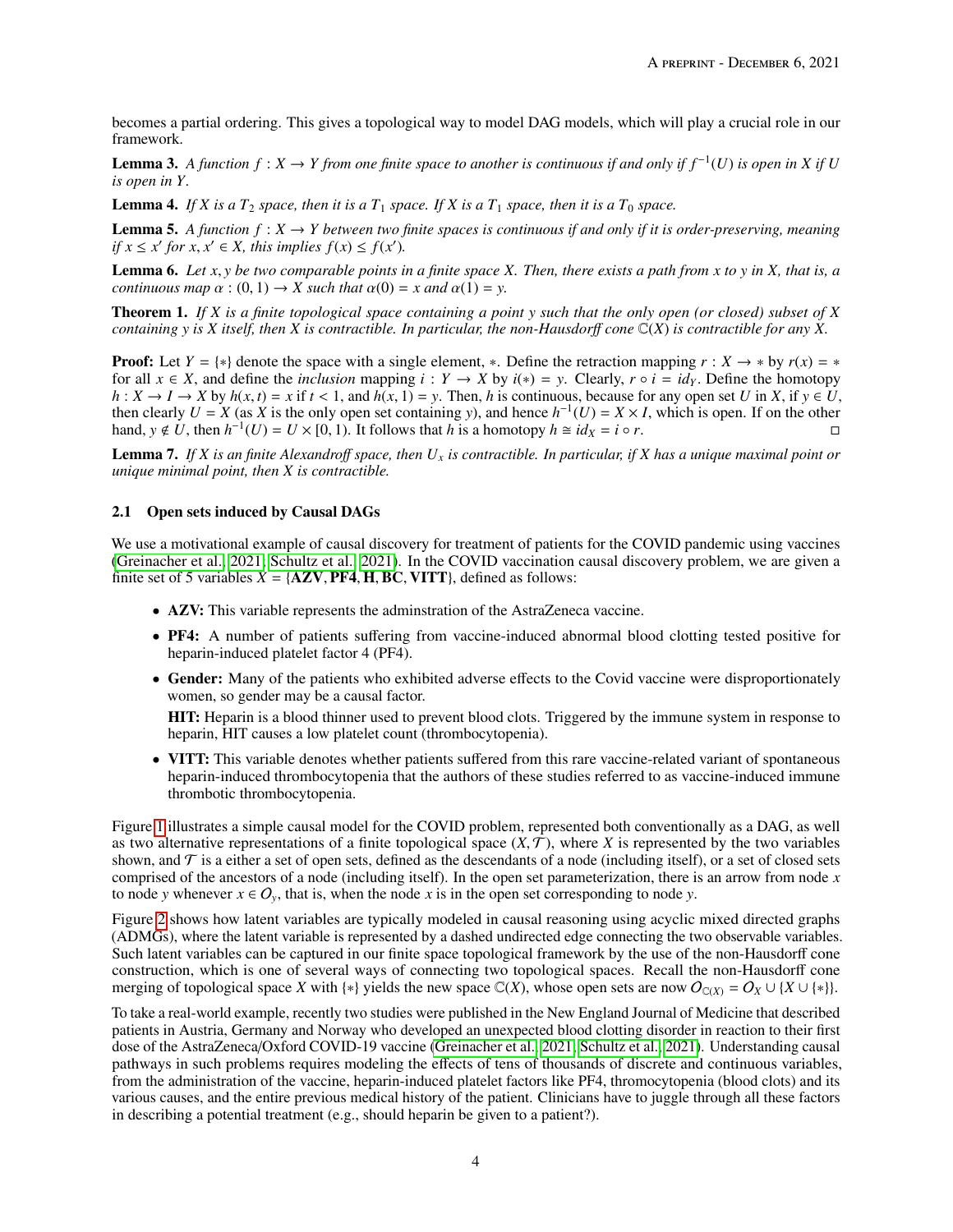

<span id="page-4-1"></span><span id="page-4-0"></span>Figure 1: A simple example of a causal relationship between  $A ZV$ , the adminstering of the AstraZeneca vaccine, and VITT, the potentially vaccine-induced clotting of blood. On the left is a traditional DAG model of this causal relationship. In the middle, we give one characterization of this DAG as a finite space topological model, where the open sets of the model correspond to descendants of each node (including the node itself). On the right is an equivalent characterization in terms of closed sets, which correspond to ancestors of a node (including the node itself).



Figure 2: A simple causal model with a latent variable correlating **AZV**, the adminstering of the AstraZeneca vaccine, and VITT, the potentially vaccine-induced clotting of blood. On the left is a traditional acyclic mixed directed graphical model (ADMG) of this causal relationship. On the right is the equivalent finite space topological model, where the open sets of the model correspond to descendants of each node (including the node itself), and the latent unobserved variable is represented by the element \* joined to the remainder of the model using a non-Hausdorff cone.



Figure 3: A directed graph with hyper-edges (HEDG) represented as a finite topological space. Open sets associated with variables are shown as circles or ellipsoids. The + and − nodes are two latent factors connected by hyper-edges to observables. The *non-Hausdor*ff *suspension* S defined in Section [2](#page-1-0) permits composing the hyper-edge latent variable model with the topological model induced by the DAG over observables.

#### 2.2 Connectivity in Topological Spaces

As mentioned above, every concept in a topological space must be defined in terms of the open (or closed) set topology, and that includes (path) connectivity. The crucial idea here is that connectivity is defined in terms of a continuous mapping from the unit interval  $I = (0, 1)$  to a topological space *X*. Remarkably, the upshot of this construction is that every graph-theoretic concept in causal models, e.g. separation and conditional independence, can be translated into properties of open sets in the topology.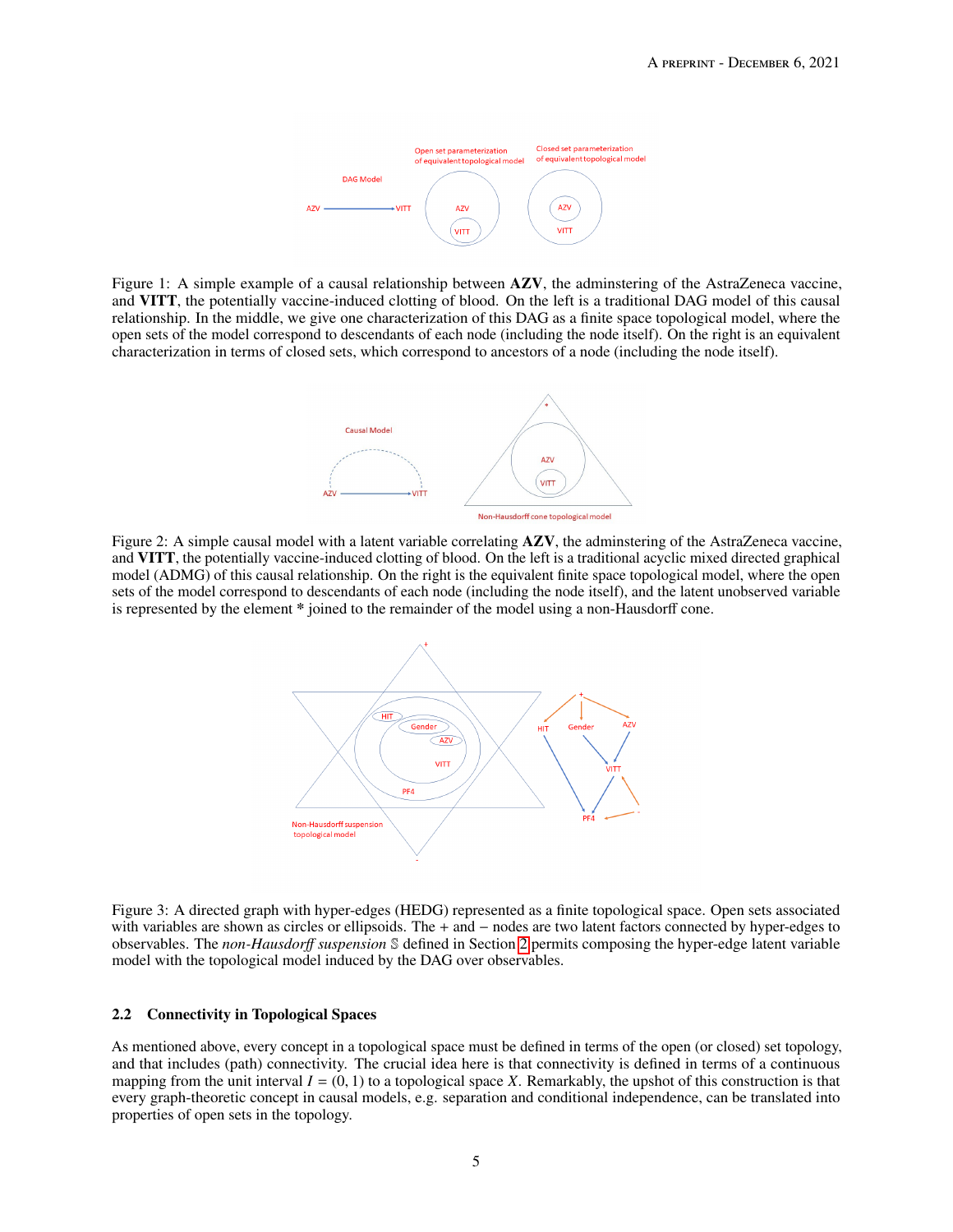**Lemma 8.** A function  $f: X \to Y$  between two finite spaces is continuous if and only if it is order-preserving, meaning *if*  $x \le x'$  *for*  $x, x' \in X$ *, this implies*  $f(x) \le f(x')$ .<br>
Definition 4. We call the environment  $X$  comments

**Definition 4.** We call two points  $x, y \in X$  comparable if there is a sequence of elements  $x_0, \ldots, x_n$ , where  $x_0 = x, x_n = y$ and for each pair  $x_i$ ,  $x_{i+1}$  either  $x_i \le x_{i+1}$  or  $x_i \ge x_{i+1}$ . A **fence** in X is a sequence  $x_0, x_1, \ldots, x_n$  of elements such that  $x_i \ge x_{i+1}$  or  $x_i \ge x_{i+1}$ . A **fence** in X is a sequence  $x_0, x_1, \ldots, x_n$  of elem *any two consecutive elements are comparable. X is* **order connected** *if for any two elements*  $x, y \in X$ *, there exists a fence starting in x and ending in y.*

Lemma 9. *Let <sup>x</sup>*, *<sup>y</sup> be two comparable points in a finite space X. Then, there exists a path from <sup>x</sup> to <sup>y</sup> in X, that is, a continuous map*  $\alpha$  : (0, 1)  $\rightarrow$  *X such that*  $\alpha$ (0) = *x and*  $\alpha$ (1) = *y*.

Lemma 10. *Let X be a finite space. The following are equivalent: (i) X is a connected topological space. (ii) X is an order-connected topological space (iii) X is a path-connected topological space.*

To illustrate the notion of connectivity, Table [4](#page-12-0) gives examples of connected and disconnected finite space topologies for a small three element space.

## <span id="page-5-0"></span>2.3 Separation and Conditional Independence in Topological Spaces

We now give a purely topological characterization of separation and conditional independence in finite topological spaces, which draw upon equivalent notions in graphical models [\(Lauritzen and Richardson, 2002;](#page-15-18) [Pearl, 1989\)](#page-15-7), but are defined with respect to the open sets of the topology.

**Definition 5.** Given a connected finite space *X*, with an induced (pre,partial) ordering  $\leq$ , and subsets  $U, V, Z \subset X$ , *the subset*  $U$  *is* **topologically blocked or d-separated** *from*  $V$  *given*  $Z$ *, if for every fence from an element*  $u \in V$  *to an element*  $v \in V$ *, the following conditions hold:* 

- *1.* The fence  $x_0, x_1, \ldots, x_n$ , where  $x_0 = u$  and  $x_n = v$  is such that every consecutive pair of elements is of the form  $x_i \leq x_{i+1}$  *or*  $x_{i+1} \leq x_i$ , and some element  $x_k \in Z$  (this condition is equivalent to stating that all the edges are of *the form*  $x_i \rightarrow x_{i+1}$  *or*  $x_i \leftarrow x_{i+1}$ *).*
- 2. The fence  $x_0, x_1, ..., x_n$ , where  $x_0 = u$  and  $x_n = v$  is such that for every **collider** in the fence, namely a triple of elements  $x_i$ ,  $x_{i+1}$ ,  $x_{i+2}$  is such that  $x_i \le x_{i+1}$ , and  $x_{i+2} \le x_{i+1}$ , it holds that  $U_{x_{i+1}} \cap Z = \emptyset$ . This condition is the standard collider condition in graphical models, where for a path to be blocked *topological restatement of the standard collider condition in graphical models, where for a path to be blocked, no collider or any of its descendants can be in the conditioning set.*

**Definition 6.** Given a finite space X, and subsets  $U, V, Z \subset X$ , U is **topologically conditionally independent** (TCI) of *V* given *Z* if and only if every fence from an element  $u \in U$  to an element  $v \in V$  is topologically blocked with respect to *the conditioning set Z.*

# 3 Stable and Solvable Causal Models over Finite Topological Spaces

We now precisely define *stable* and *solvable* causal models, including both their Alexandroff topological structure, and a decomposable product probability measure constituting the parameters of the model. We impose the condition that the product probability measure respect the underlying Alexandroff topology, namely its open (or closed) sets, and requirement of a particular factorization is translated into a requirement of a particular topology. Our formulation is related to the *intrinsic* model of decision making [\(Witsenhausen, 1975\)](#page-16-12), which was recently adapted to causal inference [\(Heymann et al., 2020\)](#page-16-13). Neither of these investigated Alexandroff topologies.

**Definition 7.** A finite space causal model *is defined as*  $M = (U_\alpha, \mathcal{F}_\alpha, I_\alpha, (\Omega, \mathcal{B}, P))$ , where  $\alpha \in X$ , a finite Alexandroff *space topology.*  $U_\alpha$  *is a non-empty set that defines the range of values that variable*  $\alpha$  *can take.*  $\mathcal{F}_\alpha$  *is a sigma field (or algebra) of measurable sets for variable* α*. The triple* (Ω, <sup>B</sup>, *<sup>P</sup>*) *is a probability space, where* <sup>B</sup> *is a sigma field of measurable subsets of sample space*  $\Omega$ *. The* **information field**  $I_\alpha \subset \mathcal{F}$  *represents the "receptive field" of an element* α <sup>∈</sup> *X, namely the set of other elements* β <sup>∈</sup> *<sup>X</sup> whose values* α *must consult in determining its own value. We impose the restriction that the information field*  $\overline{I}_\alpha$  *respect the Alexandroff topology on X, so that*  $\overline{I}_\alpha \subset \mathcal{F}(U_\alpha)$ *, where*  $\overline{U}_\alpha$  *is the minimal basic open set associated with element*  $\alpha \in X$ .

Following structural causal models [\(Pearl, 1989\)](#page-15-7), we can decompose the elements of the topological space into disjoint subsets  $X = U \sqcup V$ , where *U* represents "exogenous" variables that have no parents, namely  $\alpha$  is exogenous precisely when  $\mathcal{I}_{\alpha} \subset \mathcal{F}(\emptyset)$ , and *V* are "endogenous" variables whose values are defined by measurable functions over exogenous and endogenous variables. Note that the probability space can be defined over the "exogenous" variables  $\alpha \in U$ , in which case it is convenient to attach a local probability space  $(\Omega_{\alpha}, \mathcal{B}_{\alpha}, P)$  to each exogenous variable, where  $\mathcal{B}_{\alpha} \subset \mathcal{B}$ . We define conditional independence with respect to the induced information fields over the open sets of the Alexandroff space.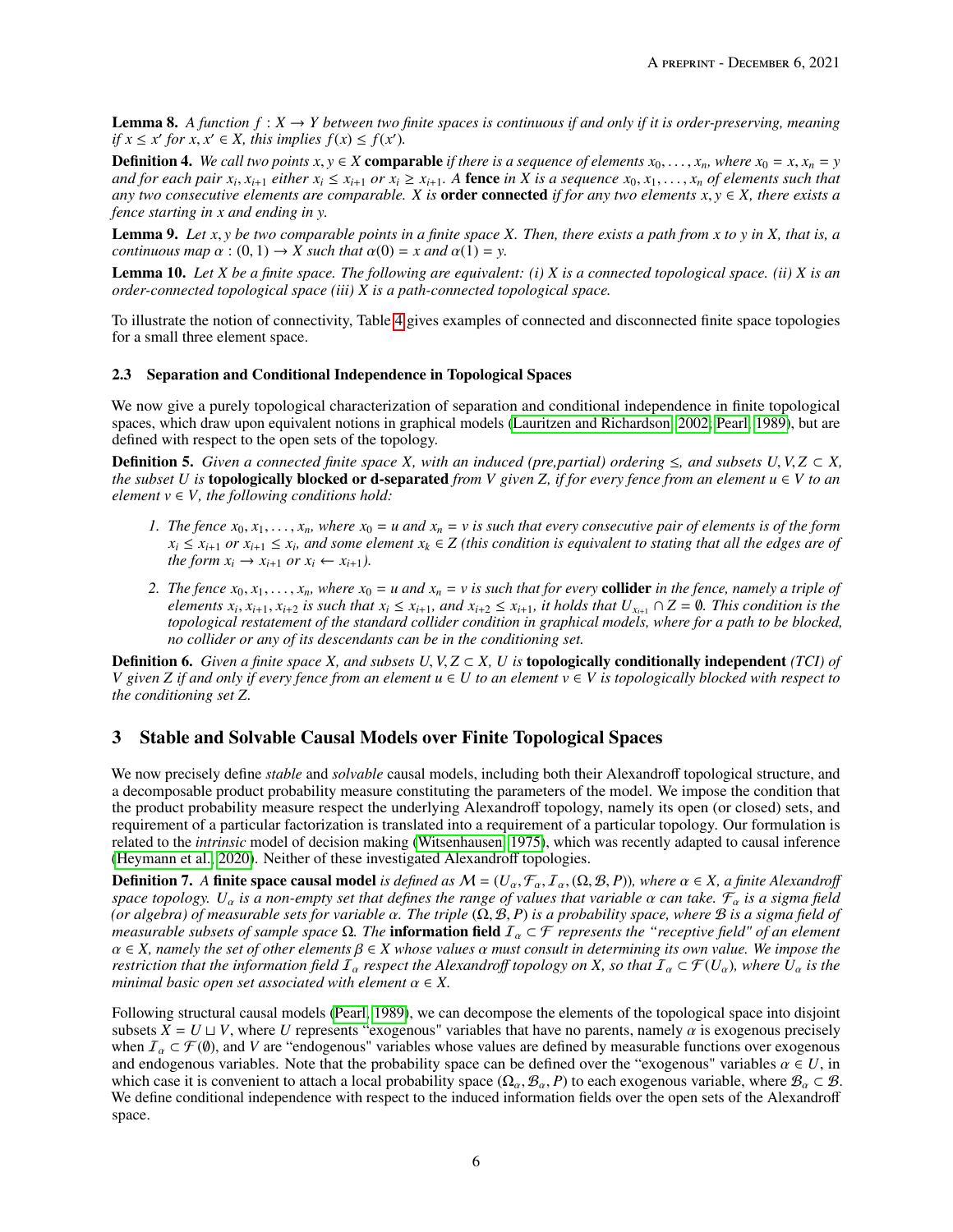Definition 8. *Given the induced probability space over information fields in a topological finite space, a* stochastic **basis is a sequence of information fields**  $G = I_1, ..., I_n$  **such that for**  $1 \le i \le n - 1$ **,**  $I_i \subset I_{i+1}$ **, and ∪<sup>n</sup><sub>-1</sub>** $I_i = F$ **. Two such sequences**  $G_1$  **and**  $G_2$  **are <b>conditionally independent** given the base sigma algebra  $F$  if *such sequences*  $G_1$  *and*  $G_2$  *are* **conditionally independent** *given the base sigma algebra*  $\mathcal{F}$ *, if for all subsets*  $A \in G_1$ *,*  $B \in \mathcal{G}_2$ , it follows that  $P(A \ B|\mathcal{F}) = P(A|\mathcal{F})P(B|\mathcal{F})$ .

**Definition 9.** The **decision field**  $U = \prod_{\alpha \in X} U_{\alpha}$  defines the space of all possible values of the variables in the finite space causal model, where the cartesian product is interpreted as a map  $u : X \to \square$ ,  $vU$ , such *space causal model, where the cartesian product is interpreted as a map*  $u : X \to \bigcup_{\alpha \in X} U_\alpha$  *<i>such that*  $u(\alpha) \equiv u_\alpha \in U_\alpha$ *.* 

**Definition 10.** *For any subset of elements*  $B \in X$ , *let*  $P_B$  *denote the* projection *of the product*  $\prod_{\alpha} U_{\alpha}$  *upon the product*  $\prod_{\beta \in B} U_{\beta}$ *, that is*  $P_B(u)$  *is simply the restriction of u to the domain*  $\prod_{\beta \in B} U_{\beta}$ *, that is P<sub>B</sub>(u) is simply the restriction of u to the domain B.* 

**Definition 11.** The **product sigma field** is defined as  $\prod_{\alpha \in B} \mathcal{F}_{\alpha}$  over  $\prod_{\alpha \in B} U_{\alpha}$ , where  $\mathcal{F}(B)$  is the smallest sigma-field such that  $P_B$  is measurable. Note that if  $B_1 \subset B_2$ , then  $\mathcal{F}_{B_1} \subset \math$ 

Definition 12. *A finite space causal model* M *is* causally faithful *with respect to the probability distribution P over* M *if every conditional independence in the topology, as defined in Section [2.3,](#page-5-0) is satisfied by the distribution P, and vice-versa, every conditional independence property of the P is satisfied by the topology.*

We can now formally define what it means to "solve" a causal finite space model  $M$ . We impose the requirement that each variable  $\alpha \in X$  must compute its value using a function measurable on its own information field.

**Definition 13.** Let the policy function  $f_\alpha$  of each element  $\alpha \in X$  be constrained so that  $f_\alpha : U \times \Omega \to U_\alpha$  is measurable *on the product sigma field*  $\overline{I}_\alpha \times \mathcal{B}_\alpha$ , *namely*  $f_\alpha^{-1}(\mathcal{F}_\alpha) \subset \overline{I}_\alpha \times \mathcal{B}_\alpha$ .

**Definition 14.** *The finite space causal model*  $M = (X, U_\alpha, \mathcal{F}_\alpha, I_\alpha)$  *is* **measurably solvable** *if for every*  $ω ∈ Ω$ *, the* closed loon equations  $P_-(u) = f_-(u_0)$  have a unique solution for all  $α ∈ X$  where for a fi *closed loop equations*  $P_\alpha(u) = f_\alpha(u, \omega)$  *have a unique solution for all*  $\alpha \in X$ *, where for a fixed*  $\omega \in \Omega$ *, the induced map*  $\mathcal{M}^{\gamma}: \Omega \to U$  is a measurable function from the measurable space  $(\Omega, \mathcal{B})$  *into*  $(U, \mathcal{F})$ .

**Definition 15.** *The finite space causal model*  $M = (X, U_\alpha, \mathcal{F}_\alpha, \mathcal{I}_\alpha)$  *is stable if for every*  $\omega \in \Omega$ *, the closed loop equations*  $P_\alpha(u) = f_\alpha(u, \omega)$  *are solvable by a fixed constant ordering*  $\Xi$  *that does not depend on*  $\omega \in \Omega$ *.* 

Measurably solvable models capture the corresponding property in a structural causal model (*U*, *<sup>V</sup>*, *<sup>F</sup>*, *<sup>P</sup>*), which states that for any fixed probability distribution  $P$  defined over the exogenous variables  $U$ , each function  $f_i$  computes the value of variable  $x_i \in V$ , given the value of its parents  $Pa(x_i)$  uniquely as a function of  $u \in U$ . This allows defining the induced distribution *Pu*(*V*) over exogenous variables in a unique functional manner depending on some particular instantiation of the random exogenous variables *U*. Stable models are those where the ordering of variables is fixed. We now extend the notion of *recursive* causal models in DAGs [\(Pearl, 2009\)](#page-15-21) to finite topological spaces.

**Definition 16.** *The finite space causal model*  $M = (X, U_{\alpha}, \mathcal{F}_{\alpha}, \mathcal{I}_{\alpha})$  *is a* **recursively causal** *model if there exists an ordering function*  $\psi : X \to \Xi_n$ , where  $\Xi_n$  is the set of all injective (1-1) mappings of  $(1,\ldots,n)$  to the set X, such that for  $\alpha$ <sup>*i*</sup>  $1 \leq k \leq n$ , *the information field of variable*  $\alpha_k$  *in the ordering*  $\Xi_n$  *is contained in the joint information fields of the variables preceding it:*

$$
\mathcal{I}_{\alpha_k} \subset \mathcal{F}(\alpha_1, \dots, \alpha_{k-1}) \tag{1}
$$

**Definition 17.** *A* **causal intervention**  $do(\beta = u_{\beta})$  *in a finite space topological model*  $M = (X, U_{\alpha}, \mathcal{F}_{\alpha}, I_{\alpha})$  *is defined as the submodel*  $M_{\alpha}$  whose information fields  $I_{\alpha}$  are exactly the same as in M *the submodel*  $M_\beta$  *whose information fields*  $I_\alpha$  *are exactly the same as in M for all elements*  $\alpha \neq \beta$ *, and the information field of the intervened element*  $\beta$  *is defined to be*  $I_\beta \subset \mathcal{F}(\emptyset) \times \mathcal{B}_\beta$ *. Note that since the only measurable function on*  $\mathcal{F}(\emptyset)$ *is the constant function, whose value depends on a random sample space element*  $\omega \in \Omega_\beta$ *, this generalizes the notion of causal intervention in DAGs, where an intervened node has all its incoming edges deleted.* [2](#page-6-0)

#### 3.1 Embedding Causal Graphical Models into Finite Topological Spaces

We now explain how to construct faithful topological embeddings of causal graphical models. The following lemma plays a fundamental role in constructing topologically faithful embeddings of graphical models.

**Lemma 11.** *[\(Barmak, 2011;](#page-15-14) [May\)](#page-15-17)* A preorder  $\{X, \leq\}$  determines a topology U on space X with the basis given by the *collection of open sets*  $U_x = \{y \mid y \le x\}$ *. It is referred to as the* **order topology** *on X. The space*  $(X, \mathcal{U})$  *is a*  $T_0$  *space if and only if*  $(X, \leq)$  *is a partially ordered set (poset). As before, we can alternatively characterize finite space topologies by the closed sets*  $F_x = \{y \mid y \ge x\}.$ 

The unique minimal basis gives us a way of characterizing whether or not a finite space has  $T_0$  topology.

**Lemma 12.** *[\(May\)](#page-15-17) Two elements*  $x, y \in X$  *have the same neighborhoods if and only if*  $U_x = U_y$ *. Thus, a finite space X has*  $T_0$  *topology if and only if*  $U_x = U_y$ *.* 

<span id="page-6-0"></span><sup>&</sup>lt;sup>2</sup>Our definition of causal intervention differs from that proposed in causal information fields [\(Heymann et al., 2020\)](#page-16-13), where additional intervention nodes were added to the model.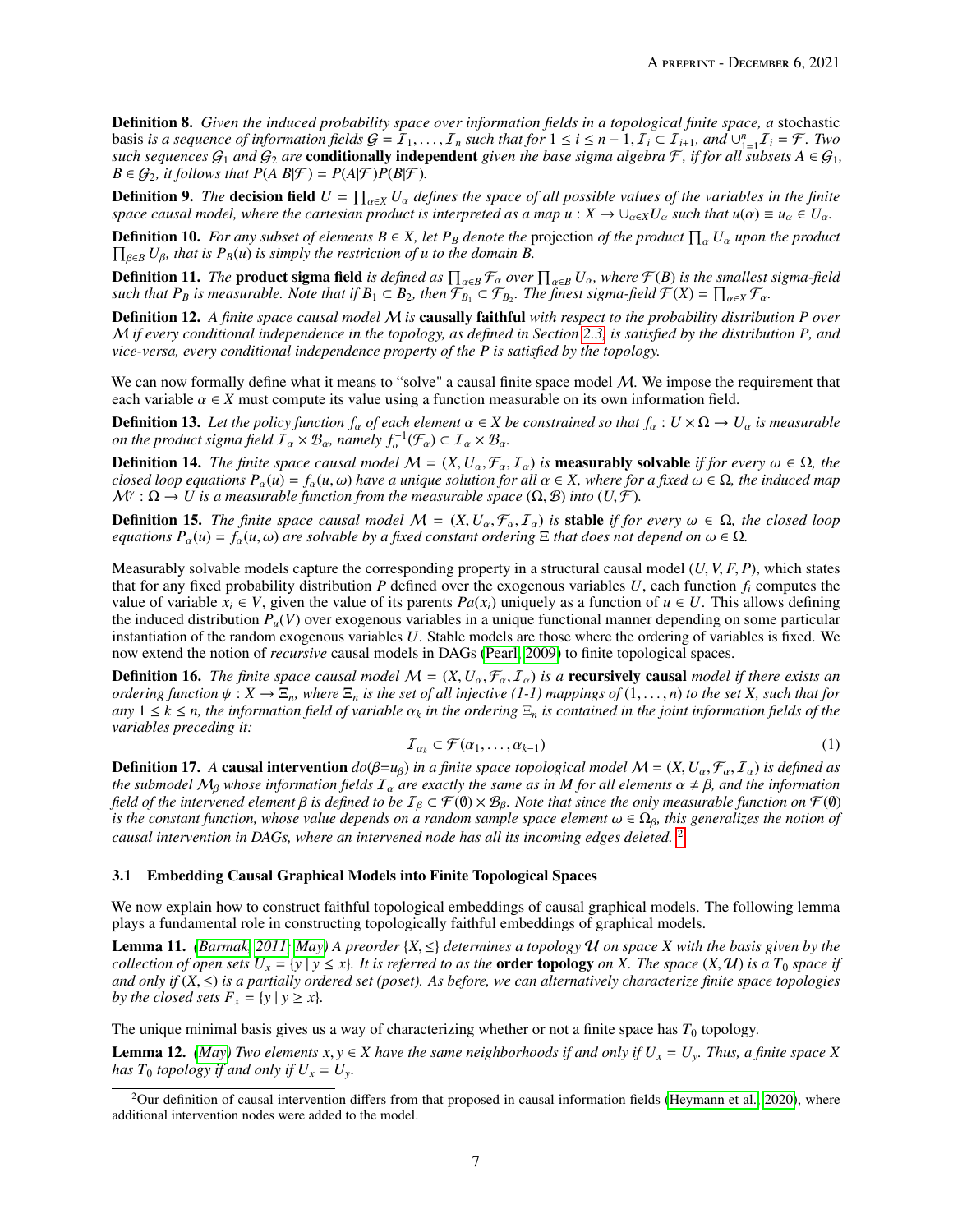<span id="page-7-1"></span>Table 1: Examples of finite Alexandroff spaces on  $X = \{a, b, c\}$ , and their equivalent graphical models. A proper open set is any set other than  $\emptyset$  or *X* (which are in any topology).  $P_n$  is a topology on a set of size *n* with only one proper open set.  $D_n$  is the discrete topology over *n* elements.  $P_{m,n}$  are topologies where the proper open sets are all non-empty subsets of a subset of size  $m$ . The  $\cong$  equivalence relation is homotopy equivalence. See text for explanation.

| Proper Open Sets     | Name                          | $T_0$ ? | Connected? | Equivalent graphical model                                       |  |  |
|----------------------|-------------------------------|---------|------------|------------------------------------------------------------------|--|--|
| All                  |                               | ves     | no         | HEDG (hyper-edge over $(a,b,c)$ ) (Forre and Mooij, 2017)        |  |  |
| b, c                 |                               | ves     | ves        | DAG $b \to a$ , $c \to a$ (collider over a)                      |  |  |
| a, b, (a, b)         | $P_{2,3} \cong \mathbb{C}D_2$ | ves     | ves        | Chain graph: $a \rightarrow c, b \rightarrow c, a - b$           |  |  |
| a, b, (a, b), (b, c) | $D_1 \mid \cdot \mid P_2$     | ves     | no.        | DAG with node a disconnected, $b \rightarrow c$                  |  |  |
| a                    |                               | no      | ves        | Chain graph: $a \rightarrow b$ , $a \rightarrow c$ , and $b - c$ |  |  |

**Proof:** If *x* and *y* have the same neighborhoods, then trivially  $U_x = U_y$ . Conversely, if  $U_x = U_y$ , then if  $x \in U$  for some open set *U*, then  $U_y = U_x \subset U$  (recall that  $U_x$  is the intersection of all sets that contain *x*), and hence  $y \in U$ . Similarly, if *y* ∈ *U*, the same argument shows  $x \in U$ . Thus, *x* and *y* have the same neighborhoods.

We state three theorems that show how to reduce several popular causal models into their faithful topological embedding. The same construction can be followed for all the other models in the literature as well. We focus on embedding the topology of a graphical model, leaving aside the parametric specification of a probability measure on the model (which we discuss in more depth in the appendix).

**Theorem 2.** Every causal DAG graphical structure  $G = (V, E)$  defines a finite  $T_0$  Alexandroff topological space with a *partial ordering.*

**Proof:** Define the elements of the topology  $X = V$ , the vertices representing the variables of the DAG  $G = (V, E)$ . Construct the transitive closure  $G_t$  of the DAG G. Define the partial ordering  $x \le y$  in the topological space if the variable *x* is a descendant of *y* in  $G_t$ . Define the open sets of *X* as  $U_y = \{x | x \le y\}$ .  $\Box$ 

**Theorem 3.** *Every chain graph [\(Lauritzen and Richardson, 2002\)](#page-15-18) structure*  $G = (V, E)$  *defines a finite Alexandroff topological space*  $X$  *with a*  $\leq$  *preordering.* 

**Proof:** Once again, define *X* as the variables in the chain graph. Recall that in a chain graph  $G = (V, E)$ , two nodes *x* and *y* are connected by an edge that is either directed, so  $x \leftarrow y$  or  $x \rightarrow y$ , or there is an undirected edge  $x - y$  between them. Define the ordering  $x \le y$  on the topology *X* if and only if there exists a path from *x* to *y* such that every comparable pair of nodes on this path is either of the form  $x_k$  ←  $x_{k+1}$  or alternatively  $x_k - x_{k+1}$ . This ordering ≤ on *X* is a preordering, and hence defines a general Alexandroff finite space topology. Define the open sets of *X* as  $U_x = \{y | y \le x\}$ .

Theorem 4. *Every mDAG graphical model [\(Evans, 2018\)](#page-15-11) or HEDG hyper-edge directed graphical model [\(Forre and](#page-15-12) [Mooij, 2017\)](#page-15-12) <sup>G</sup>* <sup>=</sup> (*V*, *<sup>E</sup>*, *<sup>H</sup>*)*, where <sup>H</sup> is a set of hyper-edges, represented by an abstract simplicial complex, can be represented by a finite Alexandro*ff *topological space X with a* ≤ *preordering.*

**Proof:** Define the space *X* by the variables in the graphical model  $G = (V, E, H)$ . For the observable edges represented by *E*, we follow the same construction as in DAG models described above. Note the hyper-edges  $h \in H$  in effect represent an abstract simplicial complex. For example, in Table [4,](#page-12-0) the  $D_3$  discrete topology on  $X = \{a, b, c\}$  can be represented as an mDAG model where the three observable variables *<sup>a</sup>*, *<sup>b</sup>*, *<sup>c</sup>* are connected only through one latent variable, whose effect on the observable variables is manifested by the hyper-edge that constitutes a simplicial complex C defined by the non-empty power set of *X*. This simplicial complex C can be modeled as a non-Hausdorff cone C between the latent variable and the open set topology of the observable variables (see Section [3.2](#page-7-0) below).

## <span id="page-7-0"></span>3.2 Combining Poset Models

A crucial strength of our topological framework is the ability to combine two topological spaces *X* and *Y* into a new space, which can generate a rich panoply of models. Here are a few of the myriad ways in which topological spaces can be combined [\(Munkres, 1984a\)](#page-15-0). Table [1](#page-7-1) illustrates some of these ways of combining spaces for a small finite space *X* comprised of just three elements.

- Subspaces: The subspace topology on  $A \subset X$  is defined by the set of all intersections  $A \cap U$  for open sets  $U$ over *X*.
- Quotient topology: The **quotient topology** on *U* defined by a surjective mapping  $q : X \rightarrow Y$  is the set of subsets *U* such that  $q^{-1}(U)$  is open on *X*.
- Union: The **topology of the union** of two spaces *X* and *Y* is given by their disjoint union  $X \sqcup Y$ , which has as its open sets the unions of the open sets of *X* and that of *Y*.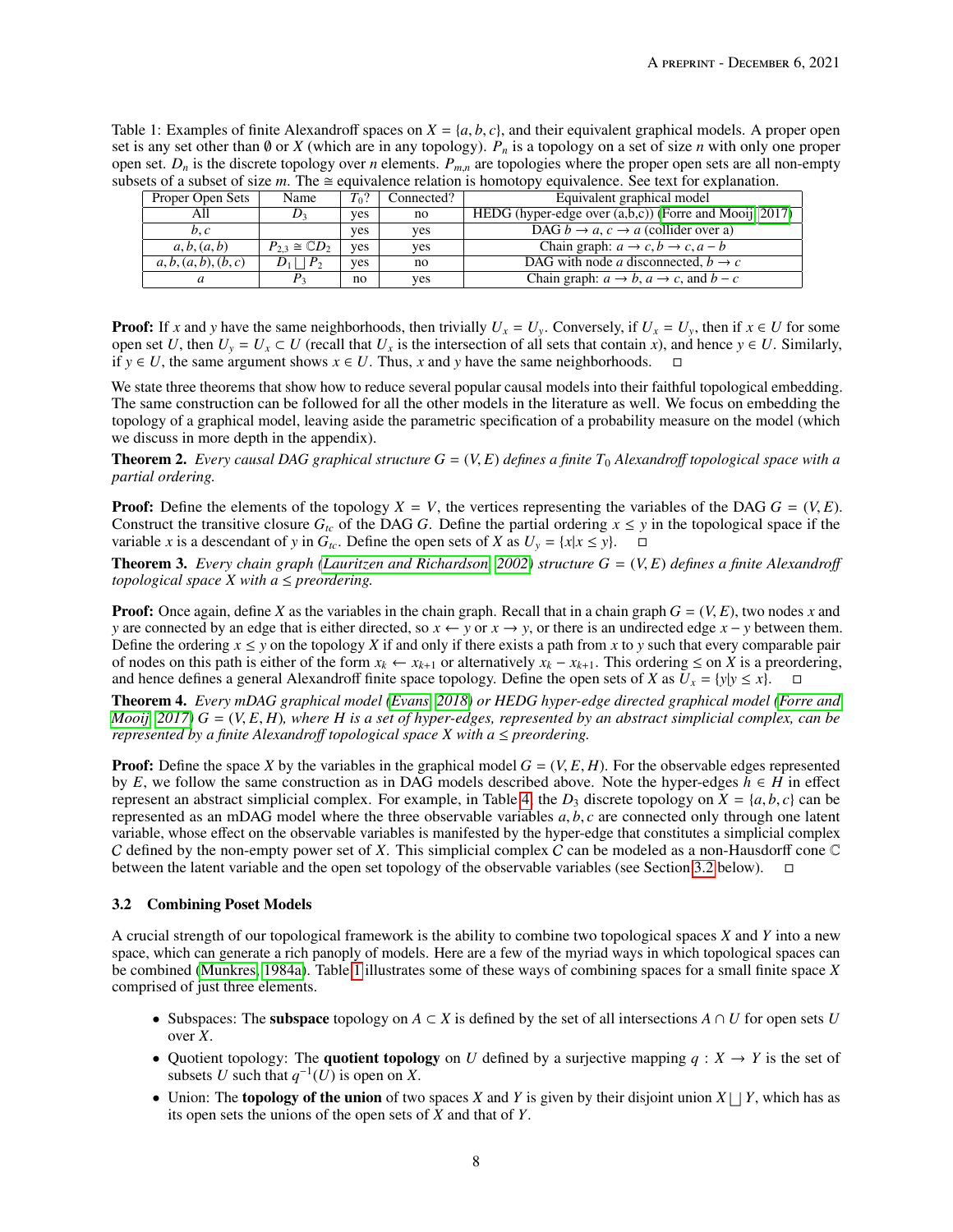<span id="page-8-0"></span>

| n  | <b>Distinct</b>   | Distinct $T_0$    | Inequivalent | Inequivalent $T_0$ |
|----|-------------------|-------------------|--------------|--------------------|
|    |                   |                   |              |                    |
| 2  | 4                 | 3                 |              | 2                  |
| 3  | 29                | 19                | 9            | 5                  |
| 4  | 355               | 219               | 33           | 16                 |
| 5  | 6942              | 4231              | 139          | 63                 |
| 6  | 209,527           | 130,023           | 718          | 318                |
|    | 9,535,241         | 6,129,859         | 4,535        | 2,045              |
| 8  | 642,779,354       | 431,723,379       | 35,979       | 16,999             |
| 9  | 63,260,289,423    | 44,511,042,511    | 363,083      | 183,231            |
| 10 | 8,977,053,873,043 | 6,611,065,248,783 | 4,717,687    | 2,567,284          |

Table 2: Enumeration of Alexandroff finite space topologies (see [\(May\)](#page-15-17)).

- Product of two spaces: The **product topology** on the cartesian product  $X \times Y$  is the topology with basis the "rectangles"  $U \times V$  of an open set  $U$  in  $X$  with an open set  $V$  in  $Y$ .
- Wedge sum of two spaces: The *wedge sum* is the "one point" union of two "pointed" spaces  $(X, x_o)$  with  $(Y, y_o)$ , defined by  $X \vee Y/x_0 \sim y_0$ , the quotient space of the disjoint union of *X* and *Y*, where  $x_0$  and  $y_0$  are identified.
- Smash product: The *smash product* topology is defined as the quotient topology  $X \wedge Y = X \times Y/X \vee Y$ .
- Non-Hausdorff cone: The non-Hausdorff cone of topological space *X* with *Y* = {∗} yields the new space  $\mathbb{C}(X)$ , whose open sets are now  $O_{\mathbb{C}(X)} = O_X \cup \{X \cup \{*\}\}.$
- Non-Hausdorff suspension: The non-Hausdorff suspension of topological space *<sup>X</sup>* with *<sup>Y</sup>* <sup>=</sup> {+, −} yields the new space S(*X*), whose open sets are now  $O_{\mathbb{C}(X)} = O_X \cup \{X \cup \{+, -\}\}.$

## 3.3 Homeomorphisms and Homotopical Equivalences

Like the number of possible DAG structures, the number of possible finite space topologies grows extremely rapidly. However, there are powerful tools in algebraic topology, such as homotopies, which characterize equivalences among spaces [\(Munkres, 1984a\)](#page-15-0). In particular, Table [2](#page-8-0) shows that exploiting homotopical inequivalences, we can save over three orders of magnitude in searching for an appropriate poset model over naive search. Given that evolutionary processes, such as pancreatic cancer, may potentially involve multiple thousands of elements (genes), the savings may be very significant. Of course, it is crucial to combine the savings from domain knowledge, as provided in Table [5](#page-13-0) and Table [4](#page-14-0) with that provided by efficient enumeration of poset topologies under homemorphic equivalences.

**Definition 18.** A topological space *X* is **contractible** if the identity map  $id_X : X \to X$  is homotopically equivalent to *the constant map*  $f(x) = c$  *for some*  $c \in X$ .

For example, any convex subset *A* ⊂  $\mathbb{R}^n$  is contractible. Let  $f(x) = c, c \in A$  be the constant map. Define the homotopy  $H : A \times I \to X$  as equal to  $H(x,t) = tc + (1-t)x$ . Note that at  $t = 0$ , we have  $H(x, 0) = x$  and that at  $t = 1$ *H* :  $A \times I \rightarrow X$  as equal to  $H(x, t) = tc + (1 - t)x$ . Note that at  $t = 0$ , we have  $H(x, 0) = x$ , and that at  $t = 1$ , we have  $H(x, 1) = c$ , and since *A* is a convex subset, the convex combination  $tc + (1 - t)x \in A$  for any  $t \in [0, 1]$ .

Theorem 5. *If X is a finite topological space containing a point y such that the only open (or closed) subset of X containing y is X itself, then X is contractible. In particular, the non-Hausdor*ff *cone* C(*X*) *is contractible for any X.*

**Proof:** Let  $Y = \{*\}$  denote the space with a single element,  $*$ . Define the retraction mapping  $r : X \to *$  by  $r(x) = *$ for all  $x \in X$ , and define the *inclusion* mapping  $i : Y \to X$  by  $i(*) = y$ . Clearly,  $r \circ i = id_y$ . Define the homotopy  $h: X \to I \to X$  by  $h(x, t) = x$  if  $t < 1$ , and  $h(x, 1) = y$ . Then, h is continuous, because for any open set U in X, if  $y \in U$ . then clearly  $U = X$  (as  $X$  is the only open set containing *y*), and hence  $h^{-1}(U) = X \times I$ , which is open. If on the other hand,  $y \notin U$ , then  $h^{-1}(U) = U \times [0, 1)$ . It follows that *h* is a homotopy  $h \cong id_X = i \circ r$ .

The following lemma is of crucial importance in Section [4,](#page-9-0) where we will define *beat points*, elements of a topological space that can be removed, reducing model size.

Definition 19. *A point <sup>x</sup> in a finite Alexandro*ff *topological space <sup>X</sup> is* maximal *if there is no <sup>y</sup>* > *x, and* minimal *if there is no*  $y < x$ *.* 

Lemma 13. *If X is an finite Alexandro*ff *space, then U<sup>x</sup> is contractible. In particular, if X has a unique maximal point or unique minimal point, then X is contractible.*

**Definition 20.** Let  $f, g : X \to Y$  be two continuous maps between finite space topologies X and Y. We say f is homotopic *to g, denoted as*  $f \cong g$  *if there exists a continuous map*  $h : X \times [0, 1] \rightarrow Y$  *such that*  $h(x, 0) = f(x)$  *and*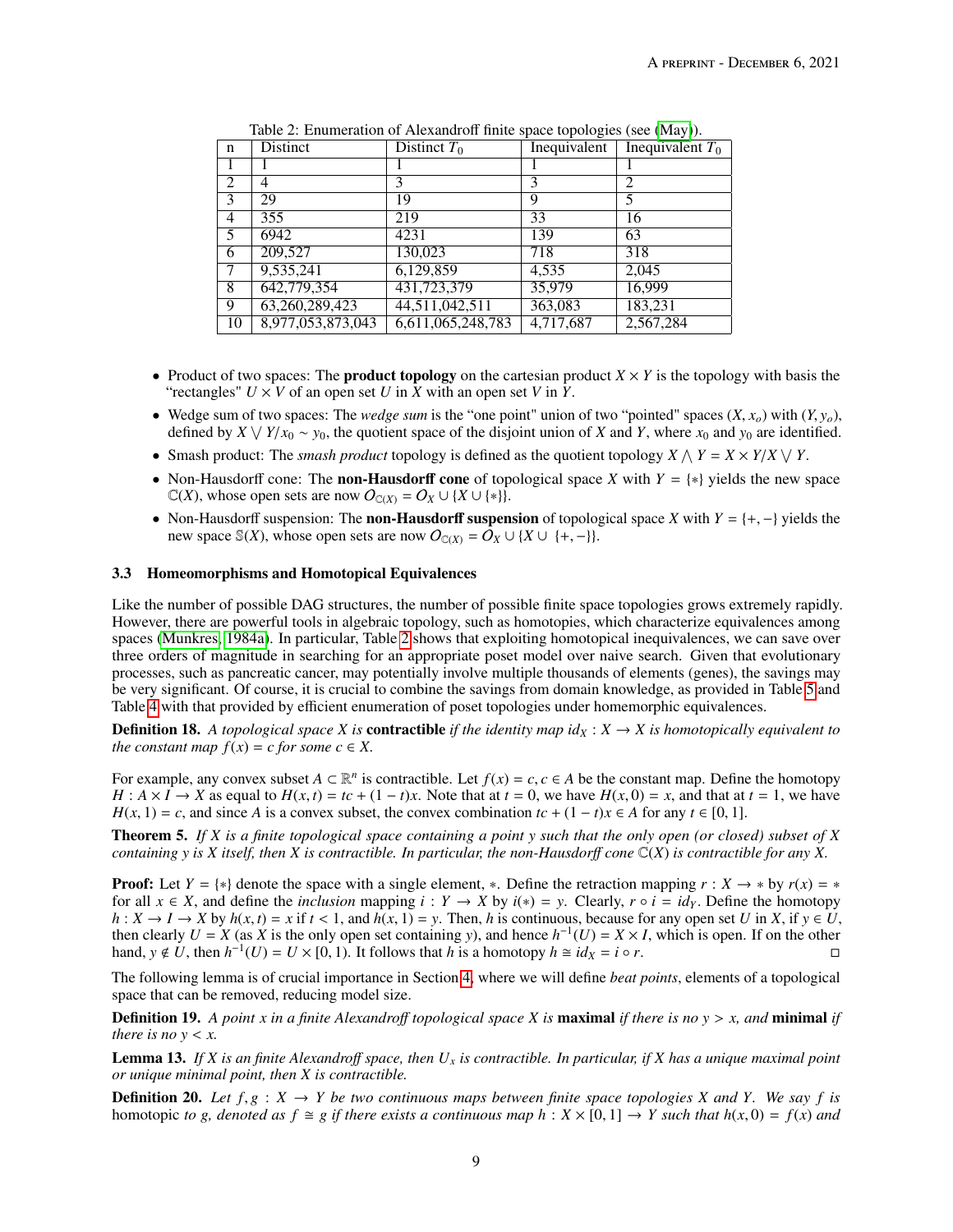$h(x, 1) = g(x)$ *. In other words, there is a smooth "deformation" between f* and *g, so we can visualize f being slowly warped into*  $g$ . Note that  $\cong$  *is an equivalence relation, since*  $f \cong f$  *(reflexivity), and if*  $f \cong g$ , then  $g \cong f$  *(symmetry), and finally*  $f \cong g, g \cong h \implies f \cong h$  *(transitivity).* 

**Definition 21.** A map  $f: X \to Y$  is a homotopy equivalence *if there exists another map*  $g: Y \to X$  *such that*  $g \circ f \cong id_X$ *and*  $f \circ g \cong id_Y$ , where  $id_X$  *and*  $id_Y$  *are the identity mappings on X and Y, respectively.* 

# <span id="page-9-0"></span>4 Algorithms for Learning Causal Posets

In this section, we describe a number of algorithms for constructing causal poset models. Our approach is intended to highlight the important role played by topological constraints, which were implicit in many previous studies. We use the domain of cancer genomics to illustrate how topological constraints on datasets makes it possible to efficiently learn the structure and parameters of a causal model from observational data [\(Beerenwinkel and Sullivant, 2009;](#page-15-19) [Beerenwinkel](#page-16-8) [et al., 2007,](#page-16-8) [2006;](#page-16-14) [Gerstung et al., 2011\)](#page-17-0). A greedy algorithm for learning causal poset models is described in [\(Bernstein](#page-16-4) [et al., 2020\)](#page-16-4), but it does not fully exploit the algebraic topology of posets for efficient enumeration. We show that the space of causal structures can be significantly pruned by exploiting the algebraic topology of finite spaces, in particular using homeomorphisms among topologically equivalent finite space models.

## 4.1 Intervention Topologies

First, we show that many previous studies of causal discovery from interventions, including the *conservative* family of intervention targets [\(Hauser and Bühlmann, 2012a\)](#page-16-0), path queries [\(Bello and Honorio, 2018\)](#page-17-1), and *separating systems* of finite sets or graphs. [\(Eberhardt, 2008;](#page-15-22) [Hauser and Bühlmann, 2012a;](#page-16-0) [Kocaoglu et al., 2017;](#page-16-1) [Katona, 1966;](#page-17-2) [Mao-cheng,](#page-16-2) [1984\)](#page-16-2) can all be viewed as imposing an intervention topology. Table [3](#page-9-1) classifies a few previous studies in terms of the induced intervention topology.

If no experiments are allowed, the intervention topology is simply the trivial topology. If  $X = I \sqcup X \setminus I$ , where *I* is the intervention target [\(Eberhardt, 2008\)](#page-15-22), then the intervention topology is disconnected. [\(Shpitser and Tchetgen, 2016\)](#page-17-3) study single node interventions, which can be viewed as a  $T_1$  intervention topology where singleton sets are closed. [\(Hauser and Bühlmann, 2012a\)](#page-16-0) introduce the idea of *conservative* family I of intervention targets, meaning a family of (open) subsets of variables in a causal model such that for every variable  $x \in X$ , there exists an  $I \subset I$  such that  $x \notin I$ . This is closely related to the idea of Alexandroff topologies where elements have distinguishable neighborhoods, and each intervention target  $I \in I$  defines a neighborhood. A very related notion is that of *separating systems* of finite sets as intervention targets [\(Eberhardt, 2008;](#page-15-22) [Hauser and Bühlmann, 2012a;](#page-16-0) [Kocaoglu et al., 2017\)](#page-16-1). or separating systems of graphs [\(Mao-cheng, 1984;](#page-16-2) [Hauser and Bühlmann, 2012b\)](#page-17-4). [\(Kocaoglu et al., 2017\)](#page-16-1) used *antichains*, a partitioning of a poset into subsets of non-comparable elements. [\(Bello and Honorio, 2018\)](#page-17-1) use path queries, which can be viewed as chains. Finally, [\(Tadepalli and Russell, 2021\)](#page-16-3) used leaf queries on tree structures, where none of the interior nodes can be intervened on.

We first introduce the notion of a *separating system*, which is a special case of the  $T_0$  topology separation axiom of finite Alexandroff spaces.

**Definition 22.** A separating system *on a finite set* X is a collection of subsets  $\{U_1, \ldots, U_m\}$  such that for every pair of elements  $x, y \in X$ , there is a set  $\mathcal{U}_k$  such that either  $x \in \mathcal{U}_k$ ,  $y \notin \mathcal{U}_k$  or alternatively,  $x \notin \mathcal{U}_k$ ,  $y \in \mathcal{U}_k$ . An  $(m, n)$  strongly separating system *is a pair of sets*  $\mathcal{U}_i$ ,  $\mathcal{U}_j$  such that  $x \in \mathcal{U}_i$ ,  $y \notin \mathcal{U}_j$  and  $x \notin \mathcal{U}_i$ ,  $y \in \mathcal{U}_j$ .

Definition 23. *Given a finite space Alexandro*ff *topology* (*X*,T)*, the <sup>T</sup>*0-topogenous matrix A *[\(Shiraki, 1969\)](#page-17-5) associated* with it is defined as the m  $\times$  n binary matrix defined as  $A(i, j) = 1$  if  $x_j \in U_i$ , and  $A(i, j) = 0$  otherwise. In words, each row defines the open sets that element i belongs to and each column defines the elements that ar *row defines the open sets that element j belongs to, and each column defines the elements that are contained in open set Ui .*

<span id="page-9-1"></span>

| <b>Intervention Sets</b><br><b>Topology</b> |                      | <b>Intervention Class</b> | Causal Structure          | Reference                     |
|---------------------------------------------|----------------------|---------------------------|---------------------------|-------------------------------|
| $\{0, X\}$                                  | Trivial              | <b>Observations</b>       | Conjunctive Bayes Network | (Beerenwinkel et al., 2006)   |
| $I \sqcup X \setminus I$                    | Disconnected         | All subsets               | <b>DAG</b>                | (Eberhardt, 2008)             |
| $F_r = \{x\}$                               |                      | Single-node               | Tree graphs               | (Shpitser and Tchetgen, 2016) |
| Strong separating sets                      |                      | Restricted open sets      | Latent DAG                | (Kocaoglu et al., 2017)       |
|                                             |                      | Path queries              | Transitive DAG            | (Bello and Honorio, 2018)     |
| Minimal elements                            | Restricted open sets | Leaf queries              | Tree Graphs               | (Tadepalli and Russell, 2021) |

Table 3: Intervention topologies of some previous causal discovery methods.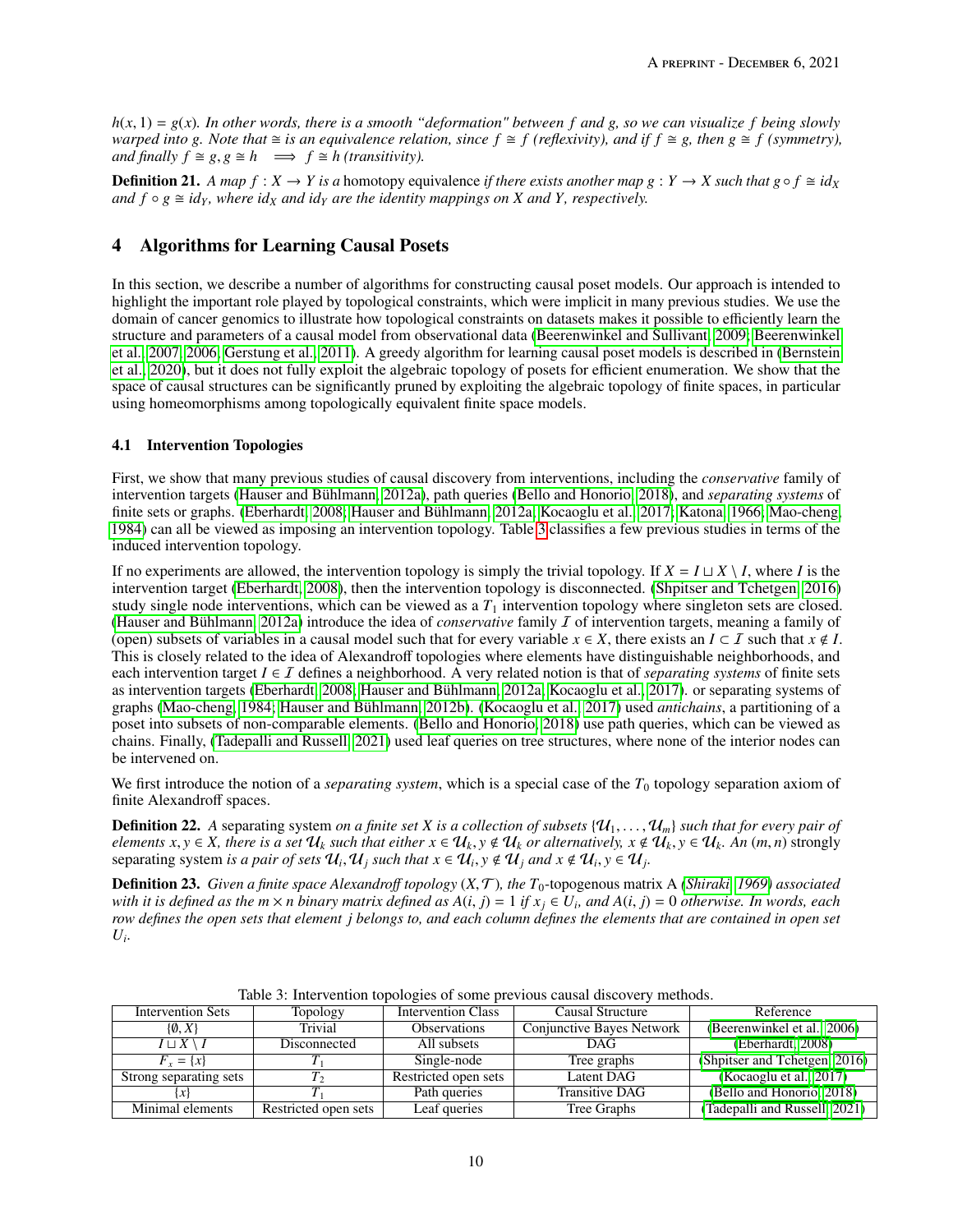Algorithm 1: Learn Causal Poset using Interventions and Conditional Independence Oracle.

**Input:** Dataset  $\mathcal{D} = (\mathcal{E}, \mathcal{T})$  of a finite set of events  $\mathcal{E}$  and their associated *open sets*  $U \in \mathcal{T}$ , represented as a topological space of open sets  $g \subset \mathcal{E}$ . A conditional independence oracle is also assumed. **Output:** Causally faithful poset  $P$  that is consistent with conditional independences in data. begin Set the basic closed sets  $F_e \leftarrow \emptyset$ repeat Select an open separating set  $g \in \mathcal{T}$  and intervene on *g*. for  $e \in g, f \notin g$  do Use samples and the CI oracle to test if  $(e \perp f)_{M_g}$  on dataset  $\mathcal{D}$ . If CI test fails, then set  $F_e \leftarrow F_e \cup \{f\}$  because *f* is an ancestor of *e*. end until *convergence*; Define the relation  $e \leq f$  if  $f \in F_e$ , for all  $e, f \in \mathcal{E}$ , and compute its transitive closure. Return the poset  $P = (\mathcal{E}, \leq)$ , where  $\leq$  is the induced relation on the poset  $P$ . end

**Theorem 6.** Given a finite space Alexandroff topology  $(X, \mathcal{T})$ , the  $T_0$ -topogenous matrix A associated with it defines a *separating set.*

**Proof:** Note that in a  $T_0$  finite space Alexandroff topology, each element is distinguished by a unique neighborhood. Consequently, the open sets  $U_x$  and  $U_x$  associated with  $x, y \in X$  must be distinct, and if  $U_x = U_y$ , then trivially  $x = y$ . Consequently, the topogenous matrix defines a separating set for the topology  $(X, \mathcal{T})$ . Similarly, the closed sets  $F_x$  in Algorithm 1 also define separating sets Algorithm 1 also define separating sets.

#### 4.2 Learning Causal Poset from Interventions

**Algorithm 2:** Given a causally faithful  $T_0$  topological model  $(X, \leq, \mathcal{T})$  and access to a conditional independence testing oracle, compute causal (observable) DAG model  $G = (V, E)$ .

**Input:**  $T_0$  causally faithful topology  $M = (X, \leq, \mathcal{T})$  with  $\leq$  defining a transitively closed partial ordering sets. **Output:** Causal DAG model  $G = (V, E)$  on observable nodes. begin Compute the *antichain* sets  $T_i$  induced by partial ordering  $\le$ . The set of open (or closed) sets in M are in 1− correspondence with the antichain sets. Set  $E \leftarrow \emptyset$ . repeat Intervene on an antichain set *T<sup>i</sup>* . for  $x \in T_i$ ,  $y \notin U$  do <br>  $\vdash$  Use samples and Use samples and the CI oracle to test if  $(x \perp y)_{M_{T_i}}$  on a dataset. If CI test fails, then set  $E \leftarrow E \cup (x, y)$ . end until *convergence*; Set  $V = X$ , and return observable causal DAG  $G = (V, E)$ end

Theorem 7. *Algorithm 1 requires only* |T | *interventions and conditional independence tests on samples obtained from each post-interventional distribution, to find a statistically consistent*  $T_0$  *topological model. If there are*  $O(\log n)$ *separating sets, the algorithm requires O*(log *n*) *interventions.*

**Proof:** If we intervene on the separating open set *U* and find an element  $y \notin F_x$  that is statistically dependent on *x*, then we change  $F<sub>x</sub>$  to include *y* (since *x* needs to "consult" *y* in determining its value). The bound  $O(\log n)$  in [\(Kocaoglu](#page-16-1) [et al., 2017\)](#page-16-1) assumes that there are up to 2 log *n* sets in the original separating system. It has been argued in [\(Bello and](#page-17-1) [Honorio, 2018\)](#page-17-1) that interventions on multiple variables, such as used here and in the previous work [\(Kocaoglu et al.,](#page-16-1) [2017\)](#page-16-1) can potentially require an exponential number of experiments, if for example a separating set has *O*(*n*) distinct elements, and each node is a binary variable, which requires two experiments (setting it to both 0 and 1). There is an inherent trade off between the size of each separating set, and the number of separating sets.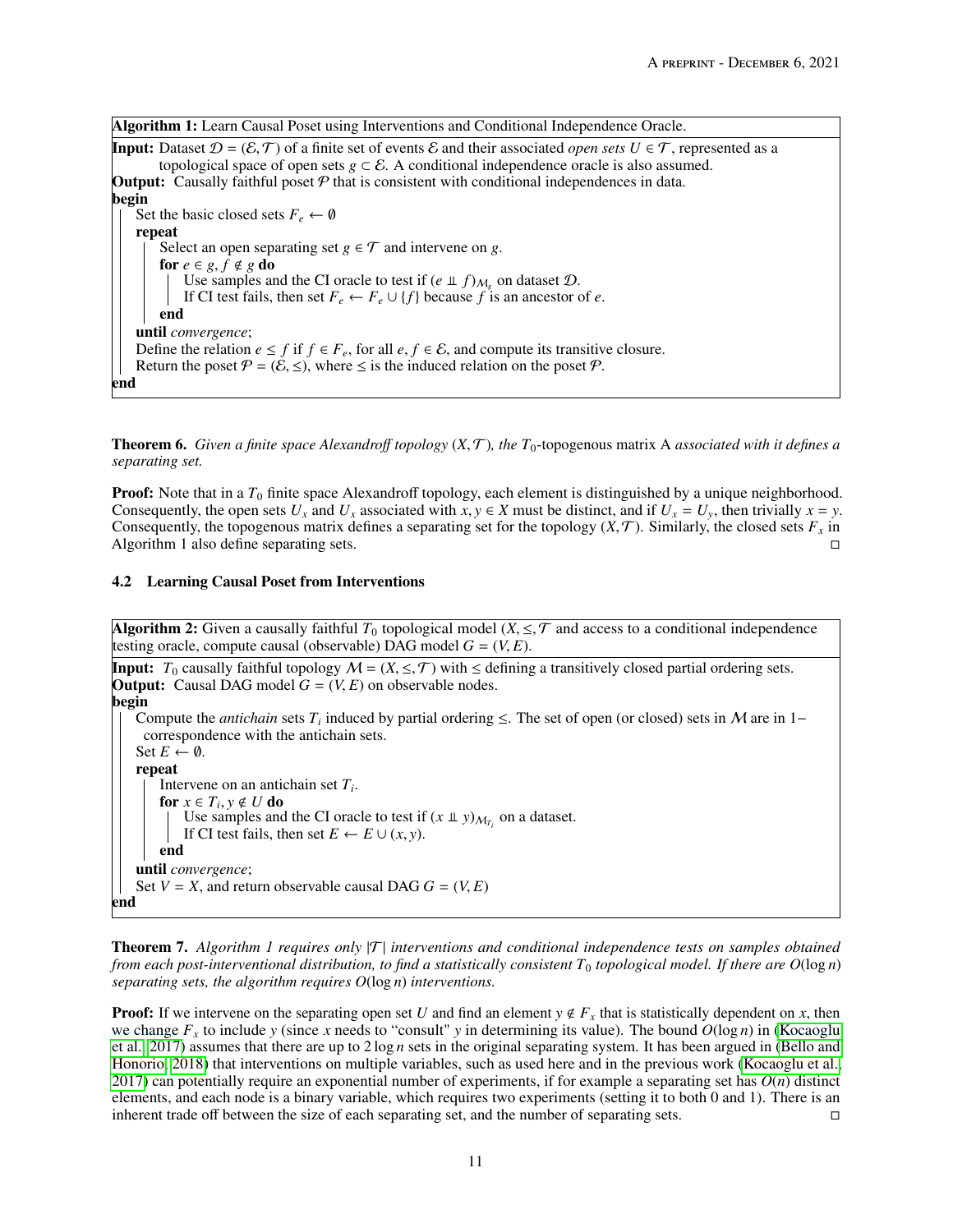Algorithm 2 is a generalization of Algorithm 1 in the recent paper by [\(Kocaoglu et al., 2017\)](#page-16-1), who construct a DAG by doing interventions on the *antichains* of posets, and extend this approach to discover causal models with latent variables as well. [\(Acharya et al., 2018\)](#page-16-9) propose a related approach for inferring causal models, which does not require conditional independence testing, but uses a sample efficient testing methodology based on squared Hellinger distances.

Algorithm 2 constructs the observable DAG model, based on *antichain* sets, namely the set of incomparable elements at each level of the partial ordering. Antichain sets can be shown to be in bijective correspondence with the open sets on an Alexandroff  $T_0$  topology.

**Theorem 8. Mirsky's theorem** *[\(mir, 1971\)](#page-17-6): The height of a*  $T_0$  *topology causal model*  $(X, \leq, \mathcal{T})$  *is defined to be the maximum cardinality of a chain, a totally ordered subset of the given partial order. For every partially ordered*  $T_0$ *causal model* (*X*, <sup>≤</sup>,T)*, the height also equals the minimum number of* antichains*, namely subsets in which no pair of elements are ordered, into which the set may be partitioned.*

Theorem 9. *Algorithm* 2 *requires O*(*h*) *interventions and conditional independence tests on samples obtained from the post-interventional distributions, where h is the height h of a*  $T_0$  *topology causal model*  $(X, \leq, \mathcal{T})$ *.* 

Note that Algorithms 1 and 2 are topological generalizations of Algorithm 1 and 2 in [\(Kocaoglu et al., 2017\)](#page-16-1). The remaining Algorithms 3 and 4 in [\(Kocaoglu et al., 2017\)](#page-16-1) on learning a latent variable DAG model can be generalized as well (see the appendix).

## 4.3 Efficient Enumeration of Homeomorphically Distinct Posets

Next, we turn to the fundamental problem of how to efficiently enumerate posets, which is a key requirement for scaling many causal discovery algorithms [\(Kocaoglu et al., 2017;](#page-16-1) [Acharya et al., 2018;](#page-16-9) [Bernstein et al., 2020;](#page-16-4) [Beerenwinkel](#page-16-14) [et al., 2006\)](#page-16-14).

**Definition 24.** *For every*  $T_0$  *finite space model* M *with a partial ordering*  $\leq$ *, define its associated* **Hasse diagram**  $H_M$ *as a directed graph which captures all the relevant order information of M. More precisely, the vertices of H<sub>M</sub> are the elements of*  $M$ , and the edges of  $H_M$  are such that there is a directed edge from x to y whenever  $y \le x$ , but there is no *other vertex z such that*  $y \le z \le x$ .

General pre-ordered finite spaces can be reduced to partially ordered  $T_0$  topologies up to homomeomorphic equivalence. **Theorem 10.** *[\(Stong, 1966\)](#page-16-6) Let*  $(X, \mathcal{T})$  *be an arbitrary finite space model with an associated preordering*  $\leq$ . Let  $X_0$ *represent the quotient topological space*  $X/\sim$ , where  $x \sim y$  *if*  $x \leq y$  *and*  $y \leq x$ . Then  $X_0$  *is a homotopically equivalent topological model with*  $T_0$  *separability, and the quotient map*  $q: X \to X_0$  *is a homotopy equivalence. Furthermore,*  $X_0$ *induces a partial ordering on the elements*  $x \in X_0$ *.* 

A key idea in the enumeration is to assume that each element in the Hasse diagram of the poset does not have an in-degree or out-degree of 1.

**Definition 25.** *[\(Stong, 1966\)](#page-16-6) An element*  $x \in X$  *in a finite*  $T_0$  *space*  $X$  *is a* **down beat** *point if*  $x$  *covers one and only one element of of X*. Alternatively, the set  $\hat{U}_x = U_x \setminus \{x\}$  has a (unique) maximum. Similarly,  $x \in X$  is an **up beat** point if x *is covered by a unique element, or equivalently if F*ˆ *<sup>x</sup>* = *F<sup>x</sup>* \ {*x*} *has a (unique) minimum. A* beat *point is either a down beat or up beat point.*

**Theorem 11.** *[\(Stong, 1966\)](#page-16-6) Let X be a finite*  $T_0$  *topological model, and let*  $x \in X$  *be a (down, up) beat point. Then the reduced model X* \ {*x*} *is a* strong deformation retract *of X.* [3](#page-11-0) *A point x in a finite space* M *is an upbeat point if and only if it has in-degree one in the associated Hasse diagram*  $H_M$ , *i.e., it has only one incoming edge). Similarly, x is downbeat if and only if it has out-degree one (it has only one outgoing edge).*

Definition 26. *A finite T*<sup>0</sup> *topological space is a* minimal model *if it has no beat points. A* core *of a finite topological space X is a strong deformation retract, which is a minimal finite space. The* minimal graph *of a minimal model is its equivalent Hasse diagram.*

Theorem 12. *[\(Stong, 1966\)](#page-16-6)* Classification Theorem: *A homotopy equivalence between minimal finite space topological models is a homeomorphism. In particular, the core of a finite space model is unique up to homeomorphism and two finite spaces are homotopy equivalent if and only if they have homeomorphic cores.*

Figure [4](#page-12-0) illustrates the process of removing beat points to construct the minimal poset. b is an up beat point of *X*, c is an upbeat point of  $X \setminus \{b\}$ , and e is an up beat point of  $X \setminus \{b, c\}$ . Similarly, points c and e are removed, resulting in the minimal poset. The figure also shows that homeomorphic equivalences greatly reduces the search space of possible structures. Note the plot is on log scale. For example, for 12 variables, the number of minimal posets is  $\lt 0.1\%$  of the number of possible posets, a savings of three orders of magnitude.

<span id="page-11-0"></span><sup>&</sup>lt;sup>3</sup>In algebraic topology, a subspace *A* ⊂ *X* is called a strong deformation retract of *X* if there is a homotopy *F* : *X* × [0, 1] → *A* h h hat *F*(*x* 0) = *x F*(*x* 1) ∈ *A F*(*a t*) = *a* for all *x* ∈ *X t* such that  $F(x, 0) = x, F(x, 1) \in A, F(a, t) = a$  for all  $x \in X, t \in [0, 1], a \in A$ . [\(Munkres, 1984b\)](#page-17-7).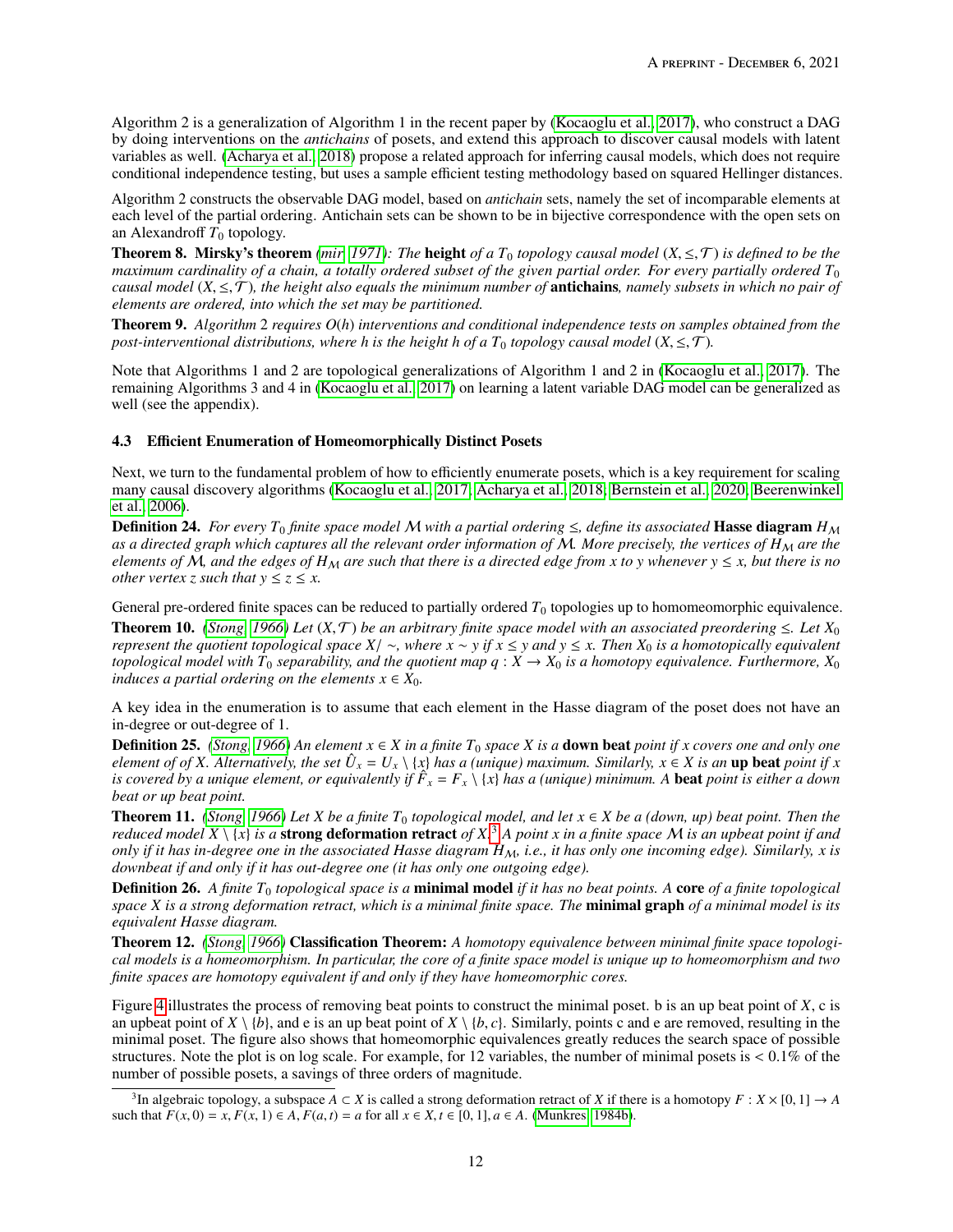<span id="page-12-0"></span>Figure 4: Left: Constructing minimal posets by removing beat points [\(Barmak, 2011;](#page-15-14) [Stong, 1966\)](#page-16-6). Right: Efficiently enumerating minimal posets [\(Fix and Partias;](#page-17-8) [Brinkmann and McKay, 2002\)](#page-17-9).



**Algorithm 3:** Find Topologically Minimal  $T_0$  Causal Model.

**Input:** General pre-ordered causal model, such as a chain graph  $G = (V, E)$  that is causally faithful to a dataset. **Output:** Minimal  $T_0$  causal model homotopically equivalent to original non- $T_0$  model (e.g., from a chain graph *G*). The algorithm uses homotopy theory to find the *core*  $T_0$  model of a general chain graph. begin Define the topological model  $(X, \mathcal{U})$  where  $X = V$  and the open sets in  $\mathcal{U}$  are constructed from the induced pre-order  $\leq$  from *G*. Define the minimal model  $(X_0, \mathcal{U}')$ , and set  $X_0 = X$ . repeat for  $x, y \in X_0$  *s.t.*  $x \le y, y \le x$  do Remove *x*, *y* from  $\hat{X}_0$ , and replace them with a new variable  $z = x \sim y$ . Set *X*<sub>0</sub> ← *X*<sub>0</sub> \ {*x*, *y*} ∪ {*z*}. *z* represents the equivalence class that includes *x* and *y*. end for  $x \in X_0$  do **Remove down beat points:** If  $\hat{U}_x = U_x \setminus \{x\}$  has a maximum, then  $X_0 \leftarrow X_0 \setminus \{x\}$ . **Remove up beat points:** If  $\hat{F}_x = F \setminus \{x\}$  has a minimum, then  $X_0 \leftarrow X_0 \setminus \{x\}$ . end until *convergence*; Define the open sets  $U_x \in \mathcal{U}'$  as  $U_x = \{y \mid y \leq x\}$  for  $x \in X_0$ . end

Algorithm 3 determines a quotient  $T_0$  topology that is homotopically equivalent to the general non- $T_0$  topology defined by a chain graphical models. Second, the algorithm further reduces the model to its core by removing *beat points* [\(Barmak, 2011;](#page-15-14) [May;](#page-15-17) [McCord, 1966;](#page-16-5) [Stong, 1966\)](#page-16-6).

# 5 Bioinformatics application

Table [5](#page-13-0) shows a small fragment of a dataset for pancreatic cancer [\(Jones et al., 2008\)](#page-16-7). Like many cancers, it is marked by a particular partial ordering of mutations in some specific genes, such as KRAS, TP53, and so on. In order to understand how to model and treat this deadly disease, it is crucial to understand the inherent partial ordering in the mutations of such genes. Pancreatic cancer remains one of the most prevalent and deadly forms of cancer. Roughly half a million humans contract the disease each year, most of whom succumb to it within a few years. [4](#page-12-1) Figure [5](#page-13-0) shows the roughly 20 most common genes that undergo mutations during the progression of this disease. The most common gene, the KRAS gene, provides instructions for making a protein called K-Ras that is part of a signaling pathway known as the RAS/MAPK pathway. The protein relays signals from outside the cell to the cell's nucleus. The second most common mutation occurs in the TP53 gene, which makes the p53 protein that normally acts as the supervisor in the cell as the body tries to repair damaged DNA. Like many cancers, pancreatic cancers occur as the normal reproductive machinery of the body is taken over by the cancer.

In the pancreatic cancer problem, for example, the topological space *X* is comprised of the significant events that mark the progression of the disease, as shown in Table [5.](#page-13-0) In particular, the table shows that specific genes are mutated at

<span id="page-12-1"></span><sup>4</sup>Sadly, this disease killed the much admired and long-time host of Jeopardy, Alex Trebek, last year.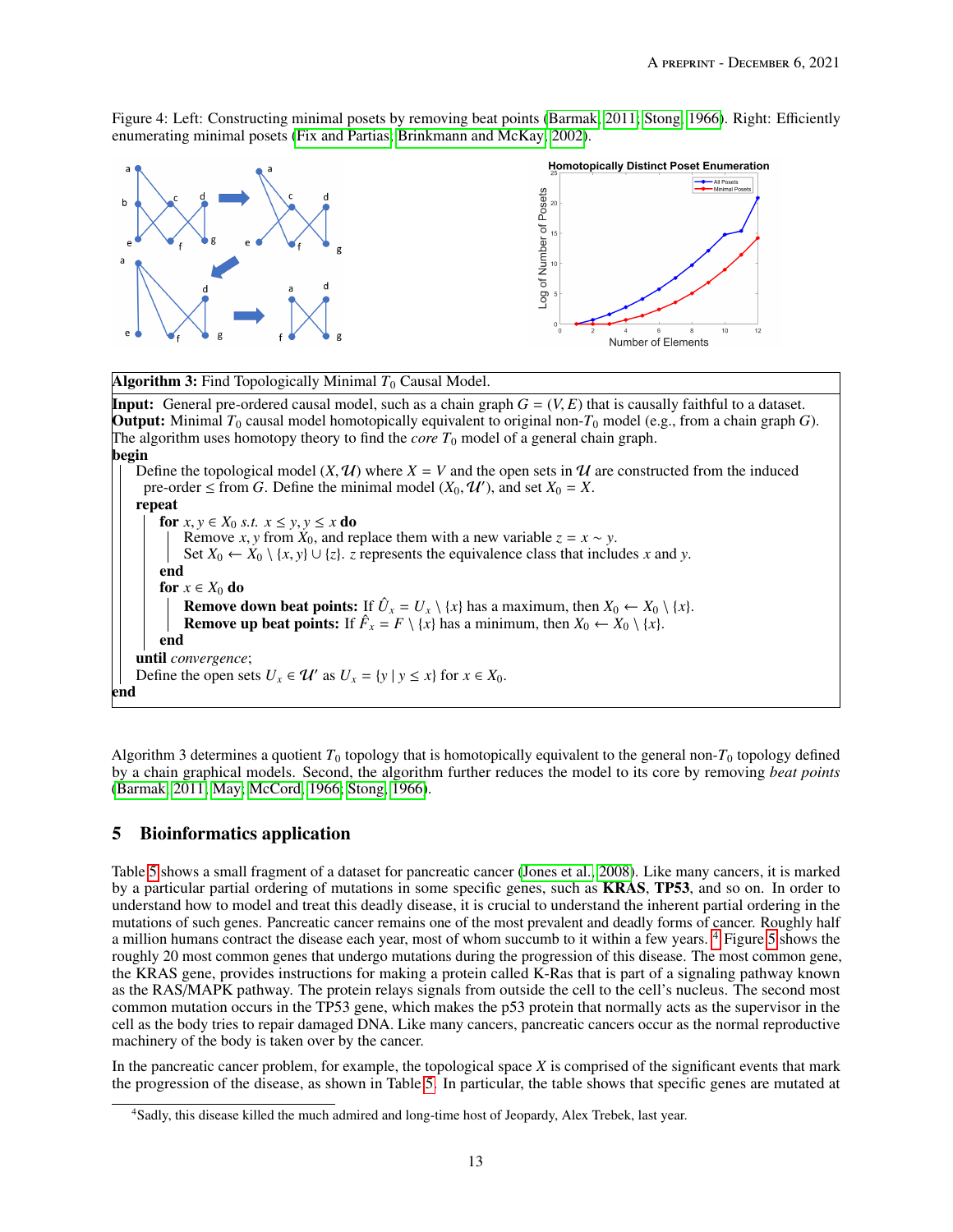<span id="page-13-0"></span>

Figure 5: Left: Genetic mutations in pancreatic cancer [\(Jones et al., 2008\)](#page-16-7). Middle: histogram of genes sorted by mutation frequencies. Right: Poset learned from dataset.



Figure 6: Top: causal poset and DAG model of pathways in pancreatic cancer learned from a real-world dataset [\(Jones](#page-16-7) [et al., 2008\)](#page-16-7), showing genetic mutations occur along distinct pathways. Bottom: Topological representation of causal poset and DAG models for COVID-19 AZV (AstraZeneca vaccine), VITT (vaccine-induced clotting of blood), and other factors [\(Greinacher et al., 2021;](#page-16-10) [Schultz et al., 2021\)](#page-16-11).

specific locations by the change of an amino acid, causing the gene to malfunction. We can model a tumor in terms of its *genotype*, namely the subset of *X*, the gene events, that characterize the tumor. For example, the table shows the tumor Pa022C can be characterized by the genotype KRAS, SMAD4, and TP53. In general, a finite space topology is just the elements of the space (e.g. genetic events), and the subspaces (e.g., genomes) that define the topology.

We illustrate our framework using the problem of inferring topological causal models for cancer [\(Beerenwinkel and](#page-15-19) [Sullivant, 2009;](#page-15-19) [Beerenwinkel et al., 2007,](#page-16-8) [2006;](#page-16-14) [Gerstung et al., 2011\)](#page-17-0). The progression of many types of cancer are marked by mutations of key genes whose normal reproductive machinery is subverted by the cancer [\(Jones et al., 2008\)](#page-16-7). Often, viruses such as HIV and COVID-19 are constantly mutating to combat the pressure of interventions such as drugs, and successful treatment requires understanding the partial ordering of mutations. A number of past approaches use topological separability constraints on the data, assuming observed genotypes separate events, which as we will show, is abstractly a separability constraint on the underlying topological space.

A key computational level in making model discovery tractable in evolutionary processes, such as pancreatic cancer, is that multiple sources of information are available that guide the discovery of the underlying poset model. In particular, for pancreatic cancer [\(Jones et al., 2008\)](#page-16-7), in addition to the tumor genotype information show in Table [5,](#page-13-0) it is also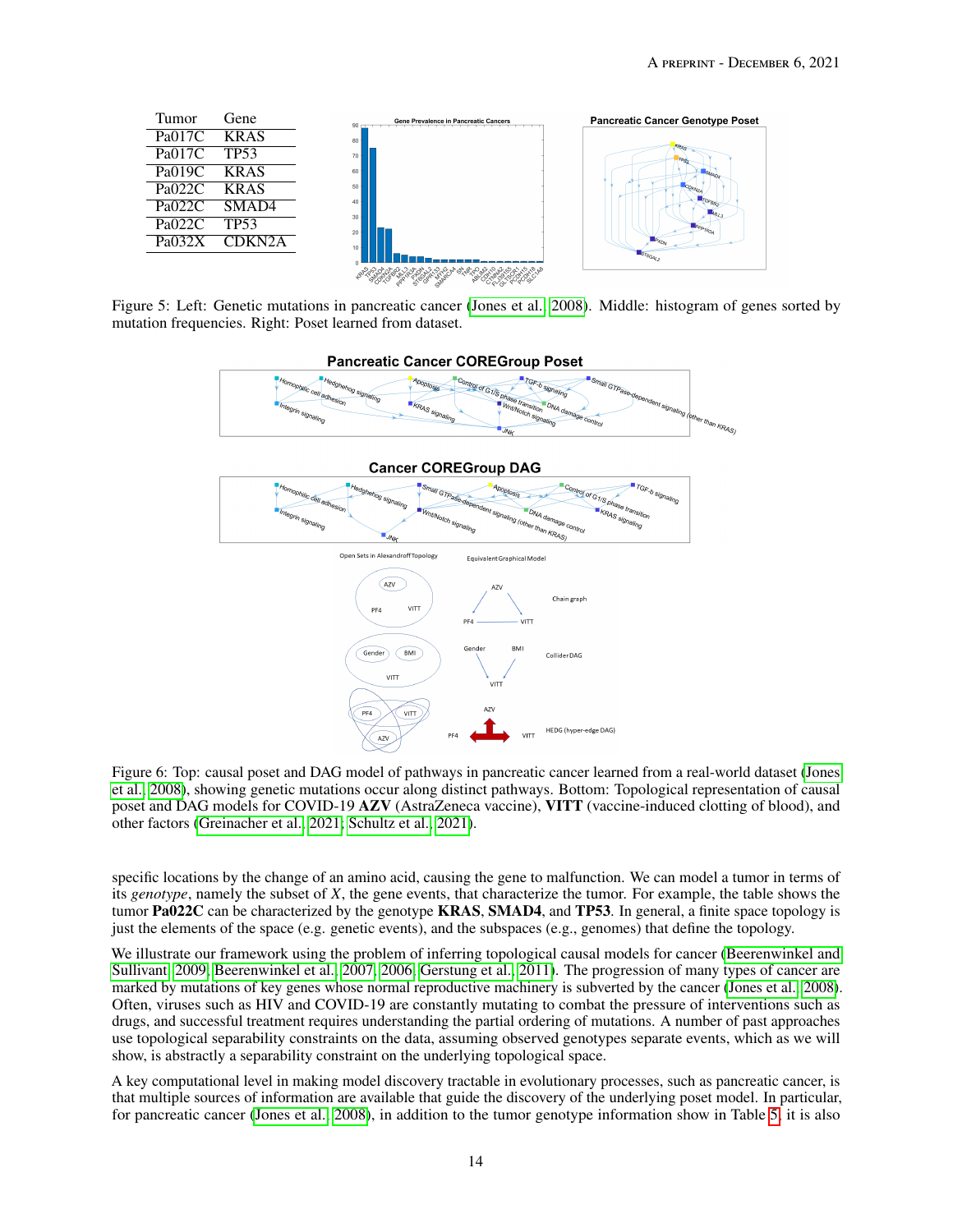| Regulatory pathway       | $\overline{\%}$ altered genes | <b>Tumors</b>     | Representative altered genes |
|--------------------------|-------------------------------|-------------------|------------------------------|
| Apoptosis                |                               | $100\%$           | CASP10, VCP, CAD, HIP1       |
| DNA damage control       |                               | 83%               | ERCC4, ERCC6, EP300, TP53    |
| $G1/S$ phase transition  | 19                            | $100\%$           | CDKN2A, FBXW7, CHD1, APC2    |
| Hedgehog signaling       | 19                            | $100\%$           | TBX5, SOX3, LRP2, GLI1, GLI3 |
| Homophilic cell adhesion | 30                            | 79%               | CDH1, CDH10, CDH2, CDH7, FAT |
| Integrin signaling       | 24                            | 67%               | ITGA4, ITGA9, ITGA11, LAMA1  |
| c-Jun N-terminal kinase  | 9                             | 96%               | MAP4K3, TNF, ATF2, NFATC3    |
| <b>KRAS</b> signaling    |                               | 100%              | KRAS, MAP2K4, RASGRP3        |
| Regulation of invasion   | 46                            | 92%               | ADAM11, ADAM12, ADAM19       |
| Small GTPase-dependent   | 33                            | $\overline{79\%}$ | AGHGEF7, ARHGEF9, CDC42BPA   |
| $TGF-\beta signaling$    | 37                            | 100%              | TGFBR2, BMPR2, SMAD4, SMAD3  |
| Wnt/Notch signaling      | 29                            | 100%              | MYC, PPP2R3A, WNT9A          |

<span id="page-14-0"></span>Table 4: Core signaling pathways and processes genetically altered in most pancreatic cancers [\(Jones et al., 2008\)](#page-16-7).

Algorithm 4: Application of Poset Discovery Algorithm to Bioinformatics.

**Input:** Dataset  $\mathcal{D} = (\mathcal{E}, \mathcal{T})$  of a finite set of events  $\mathcal{E}$  and their associated *genotypes*  $U \in \mathcal{T}$ , represented as a topological space of open sets  $g \subset \mathcal{E}$ . Here, it is assumed that each genome is an intervention target, whose size will affect the complexity of each causal experiment. A conditional independence oracle is also assumed. **Output:** Causally faithful poset  $P$  that is consistent with conditional independences in data. begin Set the basic closed sets  $F_e \leftarrow \emptyset$ repeat Select an open separating set  $g \in \mathcal{T}$  and intervene on *g*. for  $e \in g, f \notin g$  do Use samples and the CI oracle to test if  $(e \perp f)_{M_g}$  on dataset  $\mathcal{D}$ . If CI test fails, then set  $F_e \leftarrow F_e \cup \{f\}$  because  $f$  is an ancestor of  $e$ . end until *convergence*; Define the relation  $e \leq f$  if  $f \in F_e$ , for all  $e, f \in \mathcal{E}$ , and compute its transitive closure. Return the poset  $P = (\mathcal{E}, \leq)$ , where  $\leq$  is the induced relation on the poset  $P$ . end

known that the disease follows certain pathways, as shown in Table [4.](#page-14-0) This type of information from multiple sources gives the ability to construct multiple posets that reflect different event constraints [\(Beerenwinkel et al., 2006\)](#page-16-14).

Algorithm 4 is a generalization of past algorithms that infer conjunctive Bayesian networks (CBN) from a dataset of events (e.g., tumors or signaling pathways) and their associated genotypes (e.g., sets of genes) [\(Beerenwinkel et al.,](#page-16-8) [2007,](#page-16-8) [2006\)](#page-16-14) The pathway poset and DAG shown in Figure [1](#page-4-0) and the poset in Figure [5](#page-13-0) were learned using Algorithm 4 using the pancreatic cancer dataset published in [\(Jones et al., 2008\)](#page-16-7).

# 5.1 Limitations and Future Work

We proposed a topological framework for causal discovery, building on the key relationship between posets and finite Alexandroff topologies. In the supplementary material, we elaborate on additional details. We gave some examples from the domain of cancer genomics. A growing body of work in causal discovery has implicitly used topological constraints to constrain search. Our paper uses insights from algebraic topology of finite spaces into developing more scalable algorithms. Our paper has a number of significant limitations. We did not discuss building poset models over latent variables, which is important in many applications. Furthermore, a deeper study of the empirical performance of the algorithms proposed here is necessary to fully evaluate the promise of the proposed framework.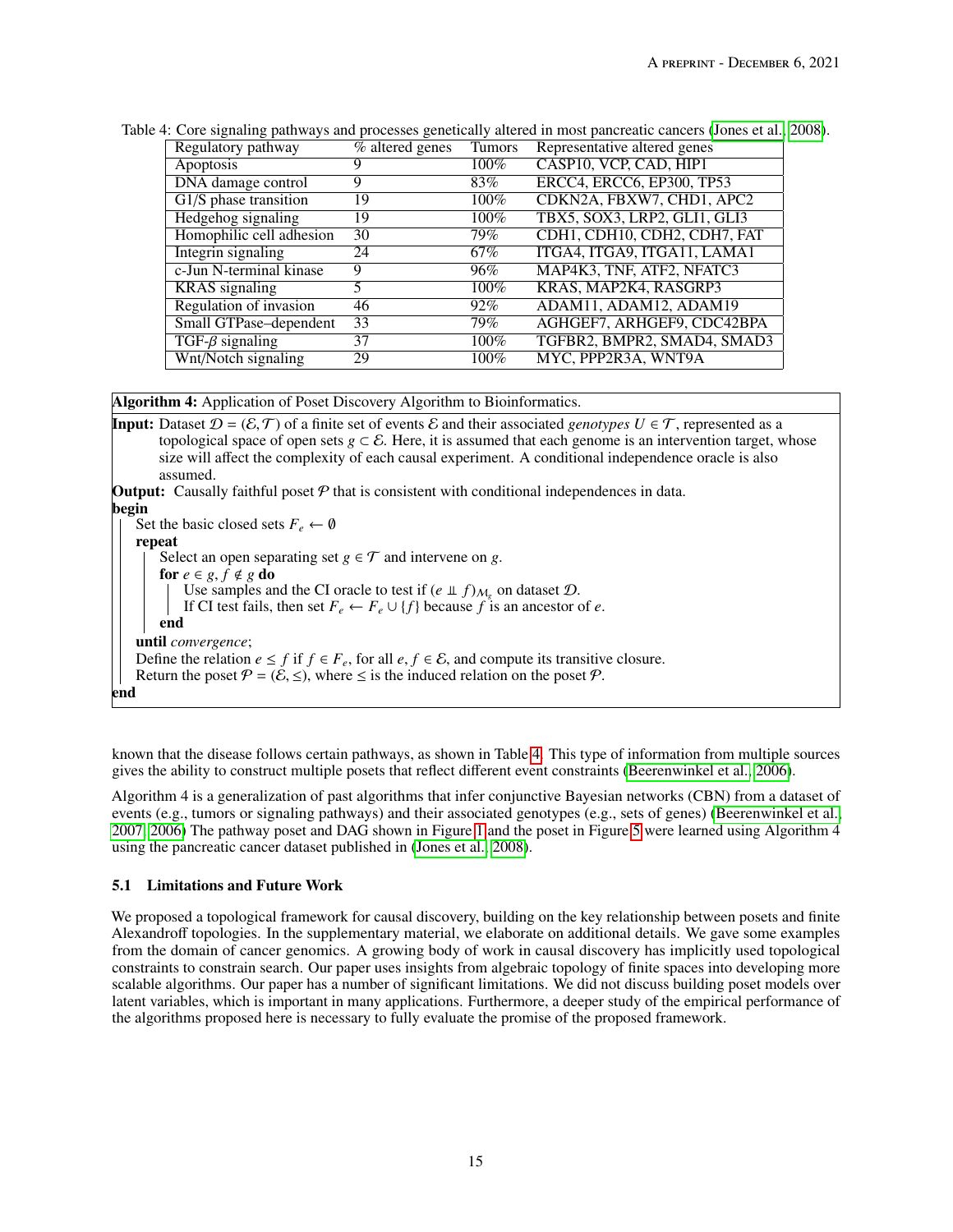# References

<span id="page-15-0"></span>James R. Munkres. *Elements of algebraic topology*. Addison-Wesley, 1984a. ISBN 978-0-201-04586-4.

- <span id="page-15-1"></span>David Luenberger. *Optimization in Vector Spaces*. John Wiley, 1997.
- <span id="page-15-2"></span>George Cybenko. Approximation by superpositions of a sigmoidal function. *Math. Control. Signals Syst.*, 2(4):303–314, 1989. doi:10.1007/[BF02551274.](https://doi.org/10.1007/BF02551274) URL <https://doi.org/10.1007/BF02551274>.

<span id="page-15-3"></span>Herbert Edelsbrunner. An introduction to persistent homology. In Bruno Lévy and Dinesh Manocha, editors, *Proceedings of the 2007 ACM Symposium on Solid and Physical Modeling, Beijing, China, June 4-6, 2007*, page 9. ACM, 2007. doi:10.1145/[1236246.1236249.](https://doi.org/10.1145/1236246.1236249) URL <https://doi.org/10.1145/1236246.1236249>.

<span id="page-15-4"></span>Afra Zomorodian and Gunnar E. Carlsson. Computing persistent homology. *Discret. Comput. Geom.*, 33(2):249–274, 2005. doi:10.1007/[s00454-004-1146-y.](https://doi.org/10.1007/s00454-004-1146-y) URL <https://doi.org/10.1007/s00454-004-1146-y>.

<span id="page-15-5"></span>Daphne Koller and Nir Friedman. *Probabilistic Graphical Models - Principles and Techniques*. MIT Press, 2009. ISBN 978-0-262-01319-2. URL <http://mitpress.mit.edu/catalog/item/default.asp?ttype=2&tid=11886>.

- <span id="page-15-6"></span>S. Lauritzen. *Graphical Models*. Oxford University Press, 1996.
- <span id="page-15-7"></span>Judea Pearl. *Probabilistic reasoning in intelligent systems - networks of plausible inference*. Morgan Kaufmann series in representation and reasoning. Morgan Kaufmann, 1989.
- <span id="page-15-8"></span>Judea Pearl. The seven tools of causal inference, with reflections on machine learning. *Commun. ACM*, 62(3):54–60, 2019. doi:10.1145/[3241036.](https://doi.org/10.1145/3241036) URL <https://doi.org/10.1145/3241036>.
- <span id="page-15-9"></span>Peter Spirtes, Clark Glymour, and Richard Scheines. *Causation, Prediction, and Search, Second Edition*. Adaptive computation and machine learning. MIT Press, 2000. ISBN 978-0-262-19440-2.
- <span id="page-15-10"></span>Thomas S. Richardson. A factorization criterion for acyclic directed mixed graphs. In Jeff A. Bilmes and Andrew Y. Ng, editors, *UAI 2009, Proceedings of the Twenty-Fifth Conference on Uncertainty in Artificial Intelligence, Montreal, QC, Canada, June 18-21, 2009*, pages 462–470. AUAI Press, 2009. URL [https://dslpitt.org/uai/](https://dslpitt.org/uai/displayArticleDetails.jsp?mmnu=1&smnu=2&article_id=1659&proceeding_id=25) [displayArticleDetails.jsp?mmnu=1&smnu=2&article\\_id=1659&proceeding\\_id=25](https://dslpitt.org/uai/displayArticleDetails.jsp?mmnu=1&smnu=2&article_id=1659&proceeding_id=25).
- <span id="page-15-11"></span>Robin J. Evans. Margins of discrete Bayesian networks. *The Annals of Statistics*, 46(6A):2623 – 2656, 2018. doi:10.1214/[17-AOS1631.](https://doi.org/10.1214/17-AOS1631) URL <https://doi.org/10.1214/17-AOS1631>.

<span id="page-15-12"></span>Patrick Forre and Joris M. Mooij. Markov properties for graphical models with cycles and latent variables, 2017.

- <span id="page-15-13"></span>Steen A. Andersson, David Madigan, and Michael D. Perlman. An alternative markov property for chain graphs. In Eric Horvitz and Finn Verner Jensen, editors, *UAI '96: Proceedings of the Twelfth Annual Conference on Uncertainty in Artificial Intelligence, Reed College, Portland, Oregon, USA, August 1-4, 1996*, pages 40–48. Morgan Kaufmann, 1996. URL [https://dslpitt.org/uai/displayArticleDetails.jsp?mmnu=1&smnu=](https://dslpitt.org/uai/displayArticleDetails.jsp?mmnu=1&smnu=2&article_id=350&proceeding_id=12) [2&article\\_id=350&proceeding\\_id=12](https://dslpitt.org/uai/displayArticleDetails.jsp?mmnu=1&smnu=2&article_id=350&proceeding_id=12).
- <span id="page-15-14"></span>Jonathan A. Barmak. *Algebraic topology of finite topological spaces and applications*. Lecture notes in mathematics <Berlin>. Springer, Heidelberg ; Berlin u.a., 2011. URL [http://deposit.d-nb.de/cgi-bin/dokserv?id=](http://deposit.d-nb.de/cgi-bin/dokserv?id=3826587&prov=M&dok%5Fvar=1&dok%5Fext=htm) [3826587&prov=M&dok%5Fvar=1&dok%5Fext=htm](http://deposit.d-nb.de/cgi-bin/dokserv?id=3826587&prov=M&dok%5Fvar=1&dok%5Fext=htm).
- <span id="page-15-15"></span>P. S. Alexandroff. *Diskrete Räume*. *Rec. Math. [Mat. Sbornik] N.S.*, 2:501–518.
- <span id="page-15-16"></span>P. S. Alexandroff. *Combinatorial topology. Vol. 1*. Graylock Press, 1956.
- <span id="page-15-17"></span>J. P. May. Finite spaces and larger contexts. [https://math.uchicago.edu/~may/FINITE/FINITEBOOK/](https://math.uchicago.edu/~may/FINITE/FINITEBOOK/FINITEBOOKCollatedDraft.pdf) [FINITEBOOKCollatedDraft.pdf](https://math.uchicago.edu/~may/FINITE/FINITEBOOK/FINITEBOOKCollatedDraft.pdf).
- <span id="page-15-18"></span>Steffen L. Lauritzen and Thomas S. Richardson. Chain graph models and their causal interpretations. *Journal of the Royal Statistical Society: Series B (Statistical Methodology)*, 64(3):321–348, 2002. doi:https://doi.org/[10.1111](https://doi.org/https://doi.org/10.1111/1467-9868.00340)/1467- [9868.00340.](https://doi.org/https://doi.org/10.1111/1467-9868.00340) URL <https://rss.onlinelibrary.wiley.com/doi/abs/10.1111/1467-9868.00340>.
- <span id="page-15-19"></span>N. Beerenwinkel and S. Sullivant. Markov models for accumulating mutations. *Biometrika*, 96(3):645–661, 06 2009. ISSN 0006-3444. doi[:10.1093](https://doi.org/10.1093/biomet/asp023)/biomet/asp023. URL <https://doi.org/10.1093/biomet/asp023>.
- <span id="page-15-20"></span>Ramon Diaz-Uriarte. Cancer progression models and fitness landscapes: a many-to-many relationship. *Bioinformatics*, 34(5):836–844, 10 2017. ISSN 1367-4803. doi:10.1093/[bioinformatics](https://doi.org/10.1093/bioinformatics/btx663)/btx663. URL [https://doi.org/10.1093/](https://doi.org/10.1093/bioinformatics/btx663) [bioinformatics/btx663](https://doi.org/10.1093/bioinformatics/btx663).
- <span id="page-15-21"></span>Judea Pearl. *Causality: Models, Reasoning and Inference*. Cambridge University Press, USA, 2nd edition, 2009. ISBN 052189560X.
- <span id="page-15-22"></span>Frederick Eberhardt. Almost optimal intervention sets for causal discovery. In David A. McAllester and Petri Myllymäki, editors, *UAI 2008, Proceedings of the 24th Conference in Uncertainty in Artificial Intelligence, Helsinki, Finland, July 9-12, 2008*, pages 161–168. AUAI Press, 2008. URL [https://dslpitt.org/uai/displayArticleDetails.](https://dslpitt.org/uai/displayArticleDetails.jsp?mmnu=1&smnu=2&article_id=1948&proceeding_id=24) [jsp?mmnu=1&smnu=2&article\\_id=1948&proceeding\\_id=24](https://dslpitt.org/uai/displayArticleDetails.jsp?mmnu=1&smnu=2&article_id=1948&proceeding_id=24).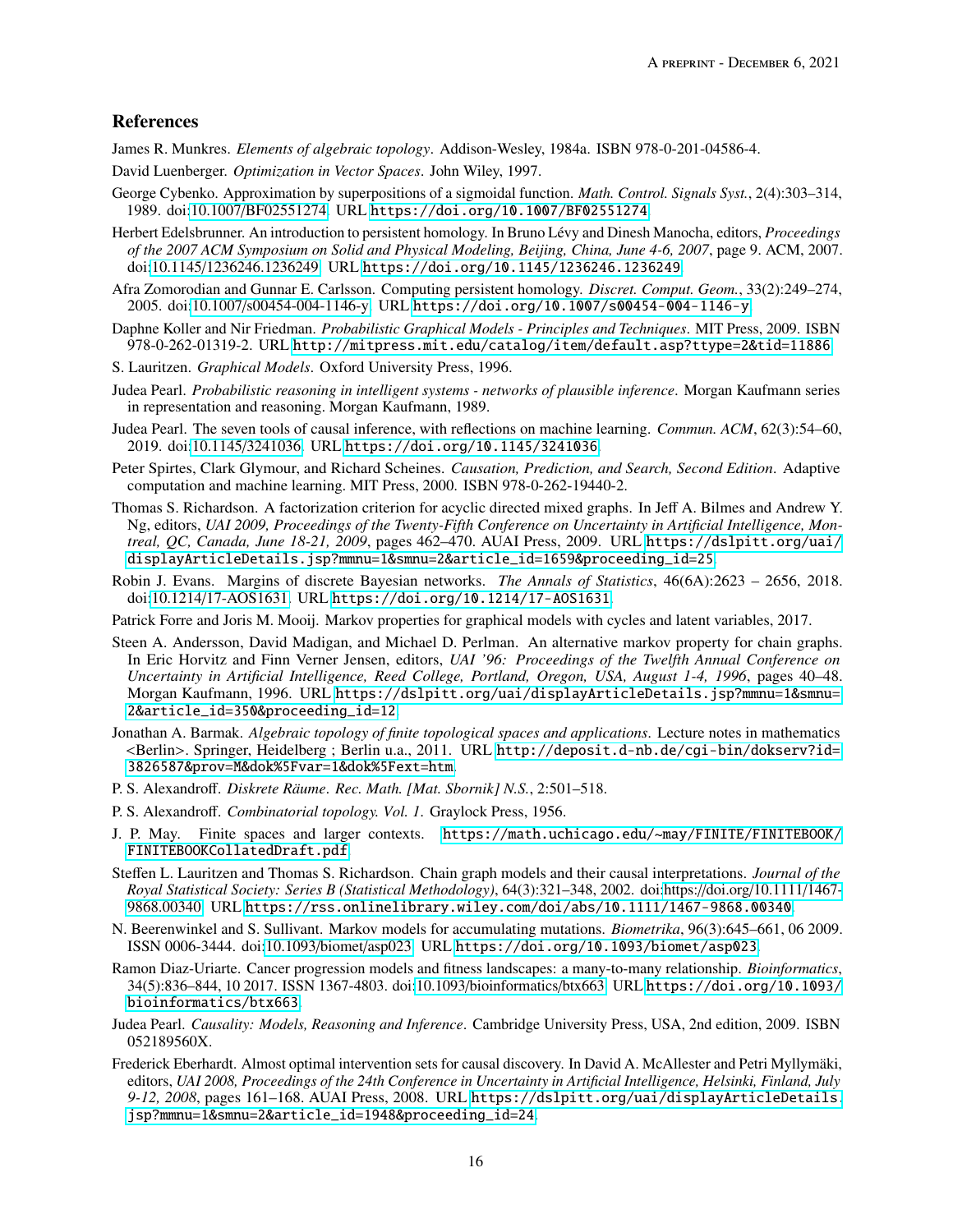- <span id="page-16-0"></span>Alain Hauser and Peter Bühlmann. Characterization and greedy learning of interventional markov equivalence classes of directed acyclic graphs. *J. Mach. Learn. Res.*, 13:2409–2464, 2012a. URL [http://dl.acm.org/citation.](http://dl.acm.org/citation.cfm?id=2503320) [cfm?id=2503320](http://dl.acm.org/citation.cfm?id=2503320).
- <span id="page-16-1"></span>Murat Kocaoglu, Karthikeyan Shanmugam, and Elias Bareinboim. Experimental design for learning causal graphs with latent variables. In Isabelle Guyon, Ulrike von Luxburg, Samy Bengio, Hanna M. Wallach, Rob Fergus, S. V. N. Vishwanathan, and Roman Garnett, editors, *Advances in Neural Information Processing Systems 30: Annual Conference on Neural Information Processing Systems 2017, December 4-9, 2017, Long Beach, CA, USA*, pages 7018–7028, 2017. URL [https://proceedings.neurips.cc/paper/2017/hash/](https://proceedings.neurips.cc/paper/2017/hash/291d43c696d8c3704cdbe0a72ade5f6c-Abstract.html) [291d43c696d8c3704cdbe0a72ade5f6c-Abstract.html](https://proceedings.neurips.cc/paper/2017/hash/291d43c696d8c3704cdbe0a72ade5f6c-Abstract.html).
- <span id="page-16-2"></span>CAI Mao-cheng. On separating systems of graphs. *Discrete Mathematics*, 49(1):15–20, 1984. ISSN 0012- 365X. doi:https://doi.org/10.1016/[0012-365X\(84\)90146-8.](https://doi.org/https://doi.org/10.1016/0012-365X(84)90146-8) URL [https://www.sciencedirect.com/science/](https://www.sciencedirect.com/science/article/pii/0012365X84901468) [article/pii/0012365X84901468](https://www.sciencedirect.com/science/article/pii/0012365X84901468).
- <span id="page-16-3"></span>Prasad Tadepalli and Stuart Russell. PAC learning of causal trees with latent variables. In *AAAI*, 2021.
- <span id="page-16-4"></span>Daniel Bernstein, Basil Saeed, Chandler Squires, and Caroline Uhler. Ordering-based causal structure learning in the presence of latent variables. In Silvia Chiappa and Roberto Calandra, editors, *Proceedings of the Twenty Third International Conference on Artificial Intelligence and Statistics*, volume 108 of *Proceedings of Machine Learning Research*, pages 4098–4108. PMLR, 26–28 Aug 2020. URL [http://proceedings.mlr.press/v108/](http://proceedings.mlr.press/v108/bernstein20a.html) [bernstein20a.html](http://proceedings.mlr.press/v108/bernstein20a.html).
- <span id="page-16-5"></span>Michael C. McCord. Singular homology groups and homotopy groups of finite topological spaces. *Duke Mathematical Journal*, 33(3):465 – 474, 1966. doi:10.1215/[S0012-7094-66-03352-7.](https://doi.org/10.1215/S0012-7094-66-03352-7) URL [https://doi.org/10.1215/](https://doi.org/10.1215/S0012-7094-66-03352-7) [S0012-7094-66-03352-7](https://doi.org/10.1215/S0012-7094-66-03352-7).
- <span id="page-16-6"></span>R. E. Stong. Finite topological spaces. *Trans. Amer. Math. Soc.*, 123:325–340, 1966.
- <span id="page-16-7"></span>Siân Jones, Xiaosong Zhang, D. Williams Parsons, Jimmy Cheng-Ho Lin, Rebecca J. Leary, Philipp Angenendt, Parminder Mankoo, Hannah Carter, Hirohiko Kamiyama, Antonio Jimeno, Seung-Mo Hong, Baojin Fu, Ming-Tseh Lin, Eric S. Calhoun, Mihoko Kamiyama, Kimberly Walter, Tatiana Nikolskaya, Yuri Nikolsky, James Hartigan, Douglas R. Smith, Manuel Hidalgo, Steven D. Leach, Alison P. Klein, Elizabeth M. Jaffee, Michael Goggins, Anirban Maitra, Christine Iacobuzio-Donahue, James R. Eshleman, Scott E. Kern, Ralph H. Hruban, Rachel Karchin, Nickolas Papadopoulos, Giovanni Parmigiani, Bert Vogelstein, Victor E. Velculescu, and Kenneth W. Kinzler. Core signaling pathways in human pancreatic cancers revealed by global genomic analyses. *Science*, 321(5897): 1801–1806, 2008. ISSN 0036-8075. doi:10.1126/[science.1164368.](https://doi.org/10.1126/science.1164368) URL [https://science.sciencemag.org/](https://science.sciencemag.org/content/321/5897/1801) [content/321/5897/1801](https://science.sciencemag.org/content/321/5897/1801).
- <span id="page-16-8"></span>Niko Beerenwinkel, Nicholas Eriksson, and Bernd Sturmfels. Conjunctive Bayesian networks. *Bernoulli*, 13(4):893 – 909, 2007. doi:10.3150/[07-BEJ6133.](https://doi.org/10.3150/07-BEJ6133) URL <https://doi.org/10.3150/07-BEJ6133>.
- <span id="page-16-9"></span>Jayadev Acharya, Arnab Bhattacharyya, Constantinos Daskalakis, and Saravanan Kandasamy. Learning and testing causal models with interventions. In S. Bengio, H. Wallach, H. Larochelle, K. Grauman, N. Cesa-Bianchi, and R. Garnett, editors, *Advances in Neural Information Processing Systems*, volume 31. Curran Associates, Inc., 2018. URL [https://proceedings.neurips.cc/paper/2018/file/](https://proceedings.neurips.cc/paper/2018/file/78631a4bb5303be54fa1cfdcb958c00a-Paper.pdf) [78631a4bb5303be54fa1cfdcb958c00a-Paper.pdf](https://proceedings.neurips.cc/paper/2018/file/78631a4bb5303be54fa1cfdcb958c00a-Paper.pdf).
- <span id="page-16-10"></span>Andreas Greinacher, Thomas Thiele, Theodore E. Warkentin, Karin Weisser, Paul A. Kyrle, and Sabine Eichinger. Thrombotic thrombocytopenia after chadox1 ncov-19 vaccination. *New England Journal of Medicine*, 2021. doi:10.1056/[NEJMoa2104840.](https://doi.org/10.1056/NEJMoa2104840) URL <https://doi.org/10.1056/NEJMoa2104840>.
- <span id="page-16-11"></span>Nina H. Schultz, Ingvild H. Sorvoll, Annika E. Michelsen, Ludvig A. Munthe, Fridtjof Lund-Johansen, Maria T. Ahlen, Markus Wiedmann, Anne-Hege Aamodt, Thor H. Skattor, Geir E. Tjonnfjord, and Pal A. Holme. Thrombosis and thrombocytopenia after chadox1 ncov-19 vaccination. *New England Journal of Medicine*, 2021. doi:10.1056/[NEJMoa2104882.](https://doi.org/10.1056/NEJMoa2104882) URL <https://doi.org/10.1056/NEJMoa2104882>.
- <span id="page-16-12"></span>H. S. Witsenhausen. The intrinsic model for discrete stochastic control: Some open problems. In A. Bensoussan and J. L. Lions, editors, *Control Theory, Numerical Methods and Computer Systems Modelling*, pages 322–335, Berlin, Heidelberg, 1975. Springer Berlin Heidelberg. ISBN 978-3-642-46317-4.
- <span id="page-16-13"></span>Bejamin Heymann, Michel de Lara, and Jean-Philippe Chancelier. Causal information with information fields. In *Neural Information Processing Systems Workshop on Causal Discovery and Causality-inspired Machine Learning*, 2020.
- <span id="page-16-14"></span>Niko Beerenwinkel, Nicholas Eriksson, and Bernd Sturmfels. Evolution on distributive lattices. *Journal of Theoretical Biology*, 242(2):409–420, 2006. ISSN 0022-5193. doi:https://doi.org/10.1016/[j.jtbi.2006.03.013.](https://doi.org/https://doi.org/10.1016/j.jtbi.2006.03.013) URL [https:](https://www.sciencedirect.com/science/article/pii/S0022519306001159) [//www.sciencedirect.com/science/article/pii/S0022519306001159](https://www.sciencedirect.com/science/article/pii/S0022519306001159).